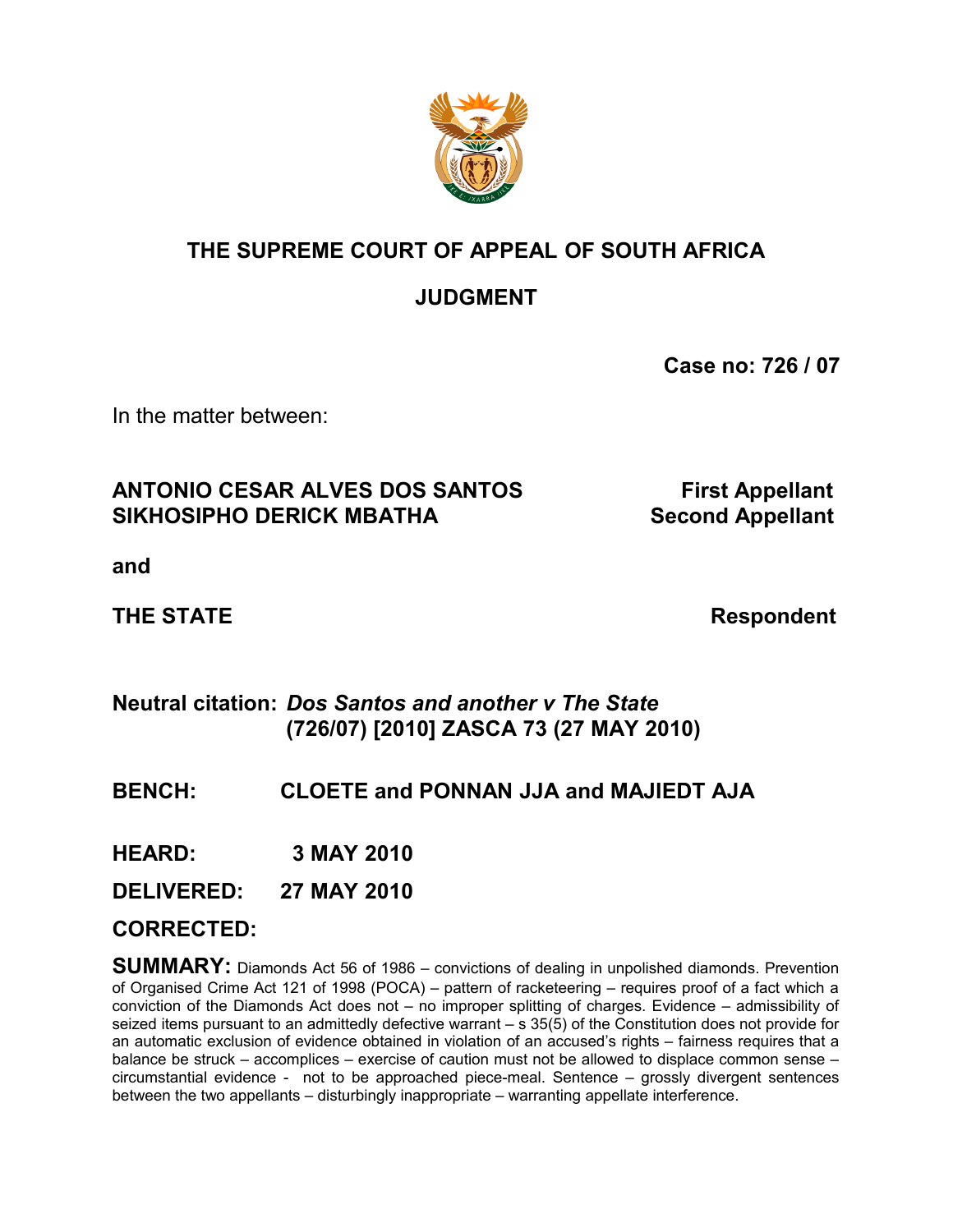### **ORDER**

 $\mathcal{L}_\mathcal{L} = \mathcal{L}_\mathcal{L} = \mathcal{L}_\mathcal{L} = \mathcal{L}_\mathcal{L} = \mathcal{L}_\mathcal{L} = \mathcal{L}_\mathcal{L} = \mathcal{L}_\mathcal{L} = \mathcal{L}_\mathcal{L} = \mathcal{L}_\mathcal{L} = \mathcal{L}_\mathcal{L} = \mathcal{L}_\mathcal{L} = \mathcal{L}_\mathcal{L} = \mathcal{L}_\mathcal{L} = \mathcal{L}_\mathcal{L} = \mathcal{L}_\mathcal{L} = \mathcal{L}_\mathcal{L} = \mathcal{L}_\mathcal{L}$ 

 $\mathcal{L}_\mathcal{L} = \mathcal{L}_\mathcal{L} = \mathcal{L}_\mathcal{L} = \mathcal{L}_\mathcal{L} = \mathcal{L}_\mathcal{L} = \mathcal{L}_\mathcal{L} = \mathcal{L}_\mathcal{L} = \mathcal{L}_\mathcal{L} = \mathcal{L}_\mathcal{L} = \mathcal{L}_\mathcal{L} = \mathcal{L}_\mathcal{L} = \mathcal{L}_\mathcal{L} = \mathcal{L}_\mathcal{L} = \mathcal{L}_\mathcal{L} = \mathcal{L}_\mathcal{L} = \mathcal{L}_\mathcal{L} = \mathcal{L}_\mathcal{L}$ 

**On appeal from**: Western Cape High Court (Cape Town) (Le Grange AJ sitting as court of first instance):

- (1)(a) The first appellant's convictions for contravening s 21 of the Diamonds Act 56 of 1986 are altered to convictions for contravening s 20 of that Act.
	- (b) Save as is set out in para 1(a), the first appellant's appeal is dismissed.
- (2)(a) The second appellant's conviction for contravening s 21 of the Diamonds Act 56 of 1986 is altered to a conviction for contravening s 19 of that Act.
	- (b) Save as set out in para 2(a), the second appellant's appeal against his conviction is dismissed.
	- (c) The appeal of the second appellant against sentence succeeds to the extent that the sentence imposed on him is set aside and in its stead is substituted the following:

'Accused number 6 is sentenced to pay a fine of R 20 000 or in default of paying the fine to a term of imprisonment for a period of one year of which R 10 000 or six months' imprisonment is suspended for a period of five years on condition that he is not convicted of a contravention of sections 18, 19, 20 or 21 of the Diamonds Act 56 of 1986, committed during the period of suspension'.

### **JUDGMENT**

 $\mathcal{L}_\mathcal{L} = \mathcal{L}_\mathcal{L} + \mathcal{L}_\mathcal{L} + \mathcal{L}_\mathcal{L} + \mathcal{L}_\mathcal{L} + \mathcal{L}_\mathcal{L} + \mathcal{L}_\mathcal{L} + \mathcal{L}_\mathcal{L} + \mathcal{L}_\mathcal{L} + \mathcal{L}_\mathcal{L} + \mathcal{L}_\mathcal{L} + \mathcal{L}_\mathcal{L} + \mathcal{L}_\mathcal{L} + \mathcal{L}_\mathcal{L} + \mathcal{L}_\mathcal{L} + \mathcal{L}_\mathcal{L} + \mathcal{L}_\mathcal{L}$ 

 $\mathcal{L}_\mathcal{L} = \mathcal{L}_\mathcal{L} = \mathcal{L}_\mathcal{L} = \mathcal{L}_\mathcal{L} = \mathcal{L}_\mathcal{L} = \mathcal{L}_\mathcal{L} = \mathcal{L}_\mathcal{L} = \mathcal{L}_\mathcal{L} = \mathcal{L}_\mathcal{L} = \mathcal{L}_\mathcal{L} = \mathcal{L}_\mathcal{L} = \mathcal{L}_\mathcal{L} = \mathcal{L}_\mathcal{L} = \mathcal{L}_\mathcal{L} = \mathcal{L}_\mathcal{L} = \mathcal{L}_\mathcal{L} = \mathcal{L}_\mathcal{L}$ 

PONNAN JA ( JA and AJA concurring):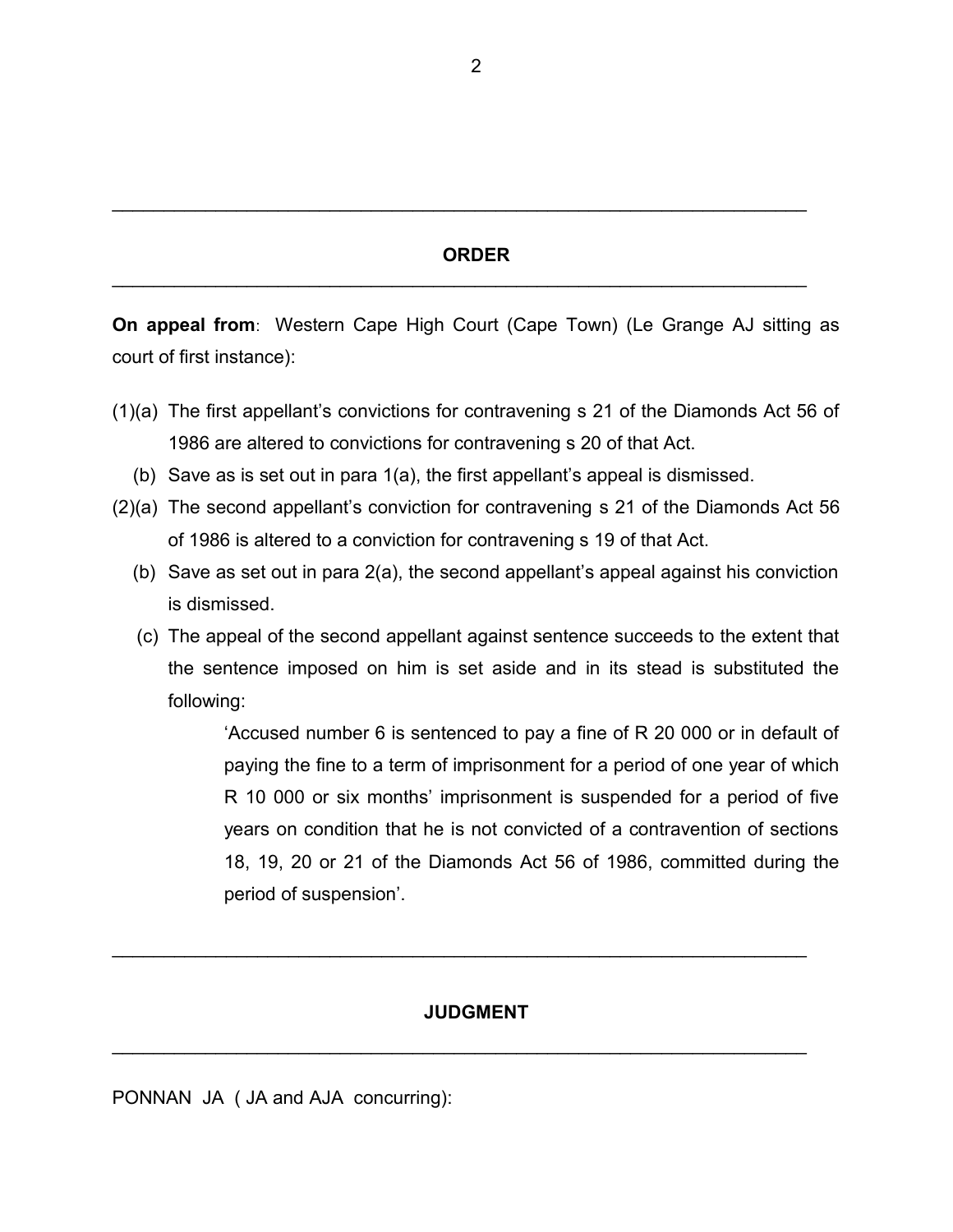[1] Port Nolloth, notwithstanding its relatively small community of approximately 12 000 residents and some 220 businesses, has become, so the evidence suggests, a hotbed of illicit diamond dealing and related activity. The reason is not hard to find - it is its proximity to rich veins of alluvial diamonds, established diamond mines and mining houses. It and other towns close to the Namibian border have witnessed a proliferation of diamond dealing syndicates. Because of the corrupting and generally corrosive influence that with time becomes all too pervasive in such communities, a task team of the now disbanded Directorate of Special Operations commonly known as the Scorpions, under one of its special investigators, Koos Jooste, was established. It was not the only operation of its kind, nor was it the first. It followed the South African Police Service (SAPS) operations such as Steenbra and Solitaire in that general geographical area.

[2] For reasons that are not necessary to recount, the first appellant, Tony dos Santos, became the focus of this particular task team. On 17 January 2003, the task team sought and obtained from the judge designated in terms of s 31 of the Interception and Monitoring Prohibition Act<sup>[1](#page-2-0)</sup> an order in terms of s  $2(2)$  authorising a surveillance operation of Tony's Auto Spares, a business enterprise managed and operated by the first appellant in Port Nolloth. Given that the premises housing Tony's Auto Spares was secured by a high perimeter wall and monitored by CCTV cameras, Jooste secreted a pinhole camera in what came to be described in the evidence as the 'buyer's room' of the building. From it, video images and audio feed was transmitted by radio link, in real time, to a house approximately one and a half kilometres away. There some members of the task team in addition to recording what was being transmitted onto video tapes, viewed the live feed on a monitor. Moreover, each of the monitoring crew maintained a log in which they made contemporaneous notes of what they witnessed and heard as it unfolded on the monitor in front of them.

[3] Unbeknown to the task team, the first appellant had also attracted the attention of a unit of the SAPS. On 22 February 2003 that unit, armed with a search warrant that had been issued by the Regional Court President of the Cape Regional Division the

<span id="page-2-0"></span> $1$  Act 127 of 1992.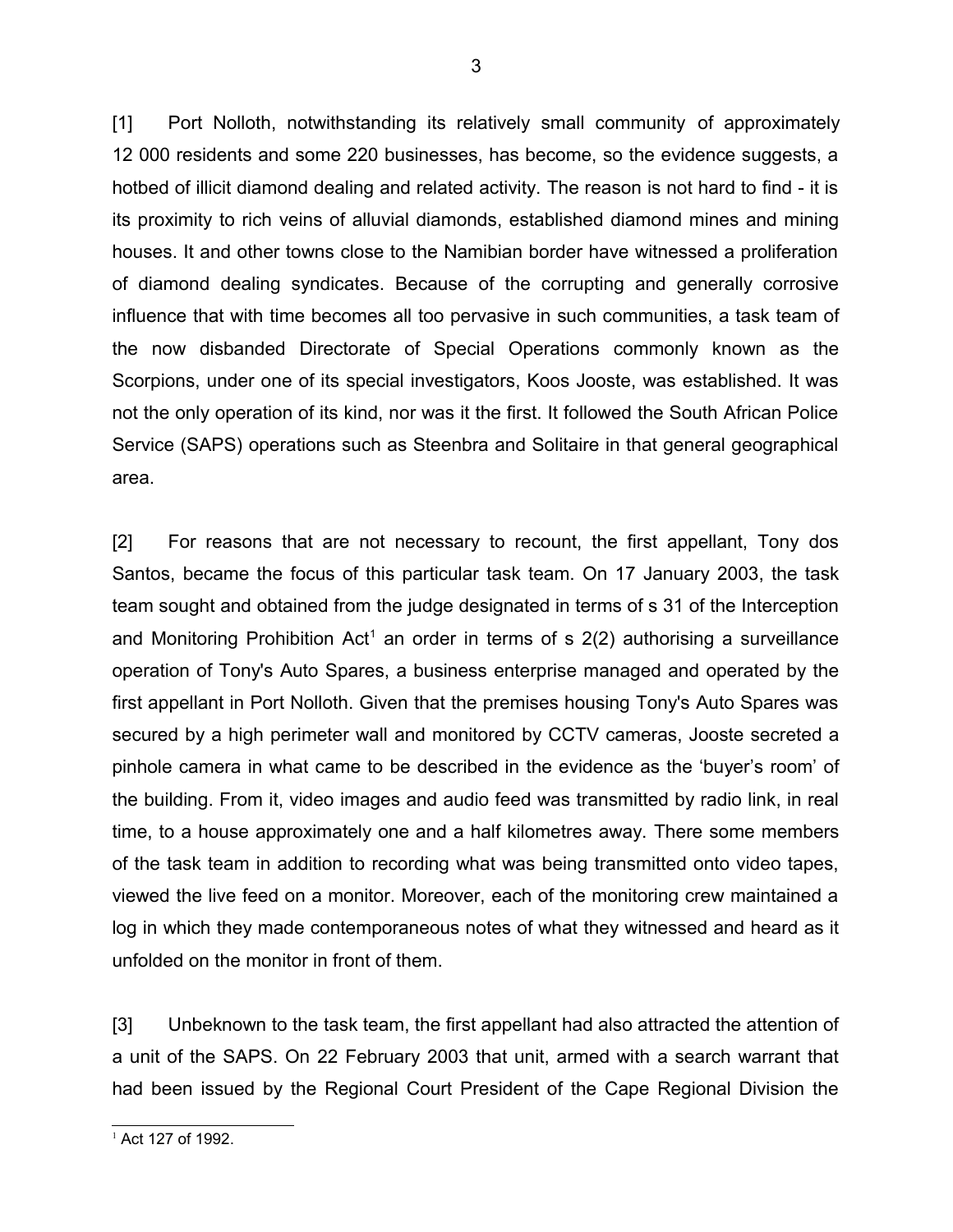previous day, conducted a search of Tony's Auto Spares and an adjoining residential unit that was housed under the same roof. The SAPS seized 153 unpolished diamonds (including one partly polished diamond), cash to the value of R55 000.00 and diamond dealing paraphernalia such as a diamond scale, loupe, tweezers and pieces of paper with diagrammatic representations of diamonds and calculations on them. The first appellant was arrested, charged and released on bail. By that stage the task team had had the first appellant under close observation for approximately one month.

[4] On 25 June 2003, Jooste sought and obtained, in terms of s 29 of the National Prosecuting Authority Act,<sup>[2](#page-3-0)</sup> a warrant authorising the search of Tony's Auto Spares and the first appellant's home at Karee Avenue, Port Nolloth and the seizure of items suspected of being connected to contraventions of inter alia the Diamonds Act<sup>[3](#page-3-1)</sup> and the Prevention of Organised Crime Act (POCA).<sup>[4](#page-3-2)</sup> By 4 July 2003 Jooste had resolved given the information that had been secured pursuant to the surveillance operation that the time was ripe for him to execute the warrants. He thus deployed three units at approximately 9pm to keep watch at Tony's Auto Spares, the first appellant's home, as well as the local cemetery that the first appellant had taken to frequenting. Shortly before midnight the first appellant was observed entering Tony's Auto Spares. All three units descended on those premises. The warrant was served on the first appellant and in his presence his business, the entire building housing Tony's Auto Spares and the adjoining residential unit were searched. A video cassette recorder was employed to record the search. The search proceeded into the early hours of the next morning. Various items were seized and the first appellant was arrested and taken into custody. The next afternoon the first appellant accompanied members of the investigating team to his home, which, in his presence, was also searched. Once again various items were seized. In total the second search yielded 24 unpolished diamonds and further diamond dealing paraphernalia.

[5] The first appellant was the first of nine accused indicted in the Cape High Court on a host of statutory contraventions. The broad hypothesis sought to be advanced by

<span id="page-3-0"></span><sup>2</sup> Act 32 of 1998.

<span id="page-3-1"></span> $3$  Act 56 of 1986.

<span id="page-3-2"></span><sup>4</sup> Act 121 of 1998.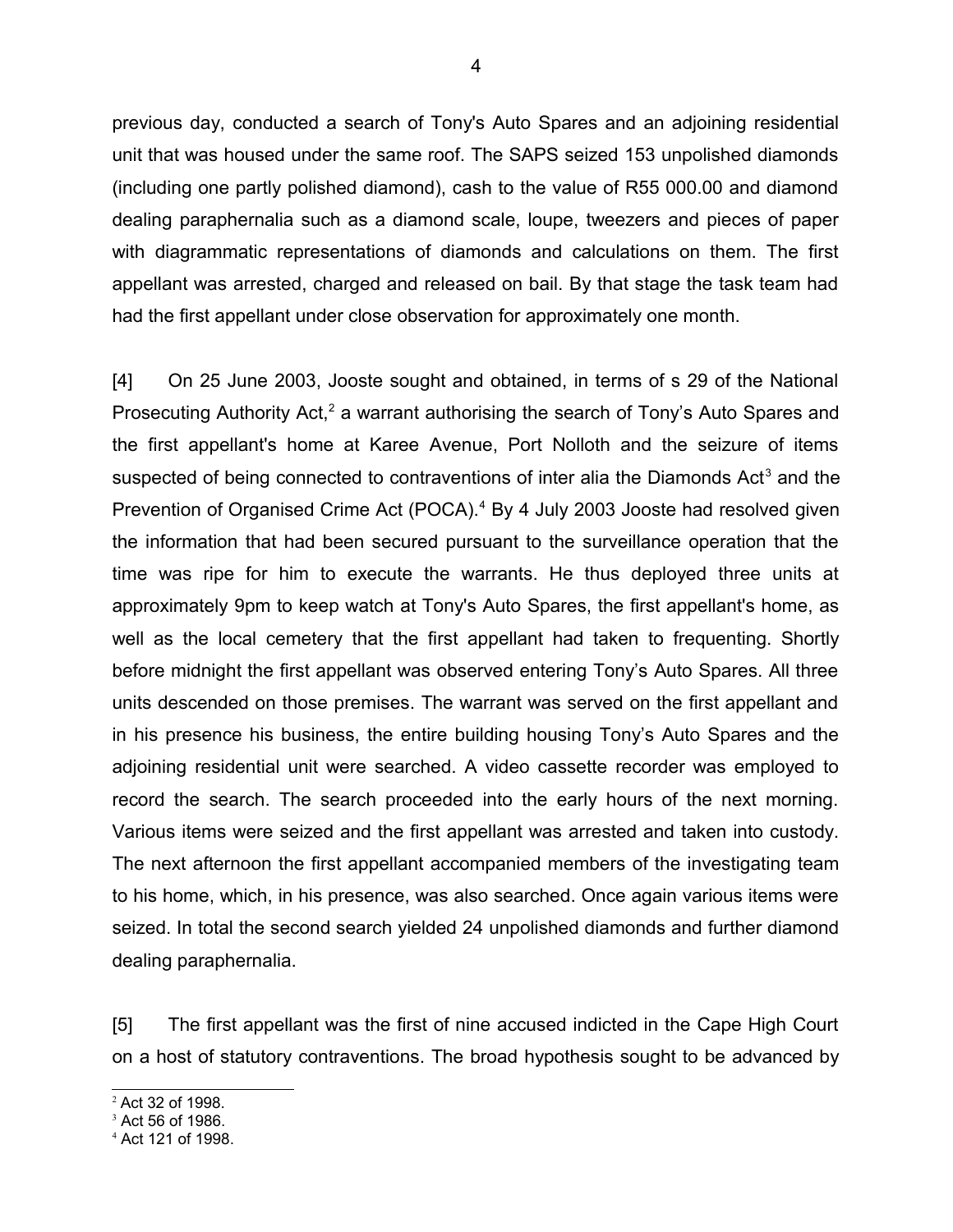the State was that each of the accused to different degrees were parties to a pattern of racketeering activity. The alleged activity consisted in the planned, ongoing, continuous or repeated participation or involvement in contraventions of the Diamonds Act. In all, the first appellant was charged with 61 counts of contravening the Diamonds Act, six counts of contravening the Riotous Assemblies Act<sup>[5](#page-4-0)</sup> (conspiracy to commit a crime) and two counts of contravening POCA (conducting or participating in racketeering activity or managing an enterprise used for racketeering).

[6] The second appellant, Derek Mbatha, who had come to be identified in consequence of the surveillance of the first appellant as one of the alleged role players in the illicit diamond trafficking enterprise, was arrested approximately one year after the first appellant on 3 June 2004. He was charged with three counts – one of contravening the Diamonds Act (dealing in unpolished diamonds), one of contravening the Riotous Assemblies Act (conspiracy to commit a crime) and one of contravening POCA (conducting or participating in racketeering activity or managing an enterprise used for racketeering).

[7] A protracted trial ensued. In all some 27 witnesses testified for the State. At the close of the State case all of the accused bar the two appellants were found not guilty and discharged. Neither of the appellants testified in their defence. At the conclusion of the trial before Le Grange AJ (sitting with assessors) the first appellant was convicted on five charges of dealing in unpolished diamonds in contravention of s 21(b) of the Diamonds Act and one charge of conducting or participating in racketeering activity in contravention of s 2(1)(e) of POCA. The second appellant was convicted on one count of dealing in unpolished diamonds in contravention of s 21(a) of the Diamonds Act. On the convictions in terms of the Diamonds Act: before us it was common cause that the first appellant ought correctly to have been convicted under s 20 and the second appellant under s 19. Nothing, however, turns on this. On the racketeering conviction the first appellant was sentenced to a term of eight years' imprisonment and in respect of the five contraventions of the Diamonds Act he was sentenced to 12 months' imprisonment on each count. Those latter sentences were ordered to run concurrently

<span id="page-4-0"></span> $<sup>5</sup>$  Act 17 of 1956.</sup>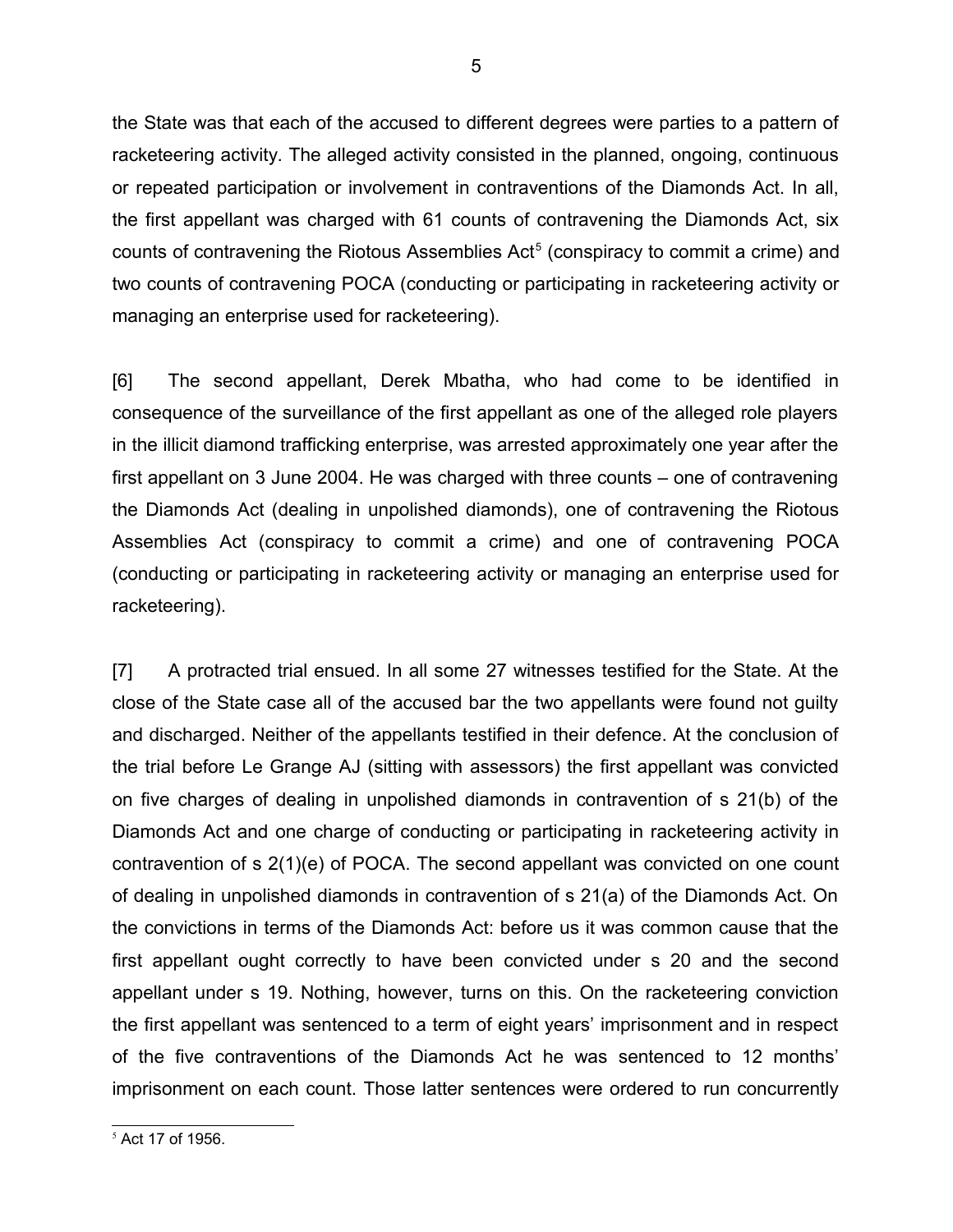with the first. The first appellant's effective sentence was thus eight years' imprisonment. The second appellant was sentenced to a fine of R20 000 or imprisonment for a term of four years, half of which was conditionally suspended. The appeal in each instance against the convictions and sentences is with the leave of the court below.

[8] The cornerstone of the State case was the evidence of the brothers Basson – Tim and Aubrey. Both were accomplices who were warned in terms of s 204 of the Criminal Procedure Act<sup>[6](#page-5-0)</sup> (CPA). The former had been in the first appellant's employ for some nine years prior to his arrest. On 24 January 2003, Tim contacted the first appellant telephonically and informed him that his brothers Aubrey and Andre, who were then employed by Alexkor mine, sought a meeting with him. The purpose of that meeting, so Tim and Aubrey testified, was to enable them to dispose of certain unpolished diamonds that they had smuggled from their place of employment, to the first appellant. That meeting took place in the buyer's room of Tony's Auto Spares. In it, the diamonds changed hands for R1 000.00.

[9] Two days later on 26 January 2003, as was their wont, the three brothers visited the first appellant to view a rugby match on MNet. On that occasion, according to both Tim and Aubrey, all three of them were schooled by the first appellant in the purchase of unpolished diamonds. In the words of Aubrey: 'Dit was die Sondagnamiddag gewees. Ons het weer gegaan na die kantoor wat die winkelgedeelte van die huis skei en ons het weer stelling ingeneem by sy lessenaar. Wat daar gebeur het, mnr Dos Santos het aan ons 'n demonstrasie gedoen hoe om 'n loop te hanteer. Hoe om – hoe jy die loop in jou regterkantste hand vashou, 'n ongeslypte diamant aan jou linkerkantste hand en hoe jy die diamant dan bestudeer. Mnr Dos Santos het die demonstrasie gedoen en daarna het ons drie broers dit ook daarna gedoen.

En hoe was dit aan u verduidelik om die loop te gebruik? --- Kan u weer die vraag stel?

U sê u was gewys om die loop te gebruik? --- Dis korrek, ja.

Kan u vir ons verduidelik hoe dit aan u getoon is of hoe gebruik 'n mens 'n loop? --- Die loop hou jy aan jou regterkantste hand vas. Dan sit jy jou lang vinger sit jy deur die opening. Die vergrootglas van die loop hou jy in jou wysvinger en jou duim vas. Dan bring jy hom naby aan jou oog. In jou linkerkanste hand, jou wysvinger en jou duim het jy jou diamant. Dan bring jy jou diamant nader na die loop toe om 'n

<span id="page-5-0"></span><sup>6</sup> Act 51 0f 1977.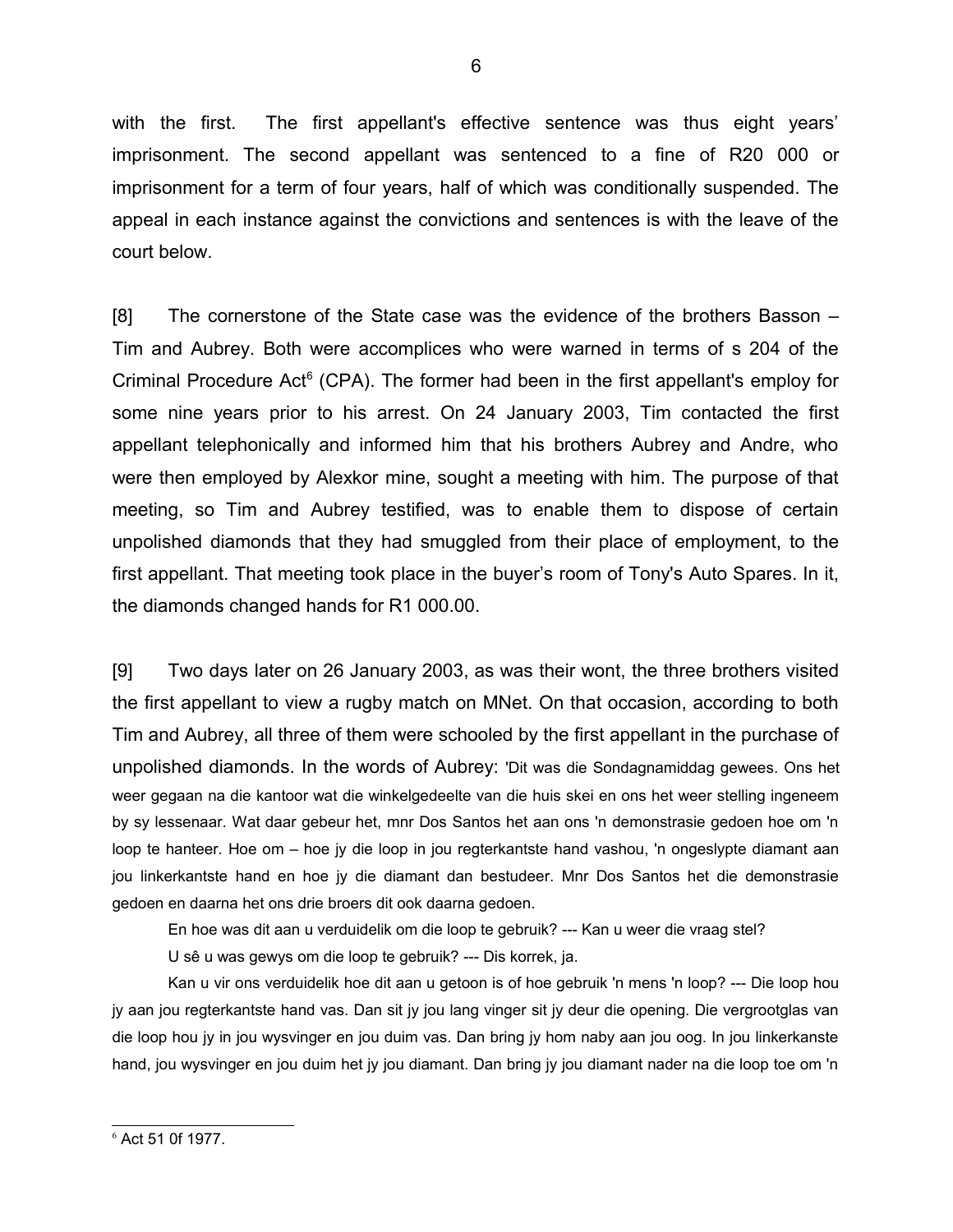beter view te kan kry van hom, dan rol jy die diamant om te kyk vir enige krake, spots, die kleur van die diamant.

U Edele, ek sal nie nou daardie beeld toon nie, maar ek sal dit môre toon. Dit gaan 'n bietjie tyd neem om dit te kry, want dis op dieselfde band. Wat het na die opleiding gebeur, mnr Basson? --- Mnr Dos Santos het die diamantskaal sowel as die loop sowel as kontant aan my oorhandig omdat ek nou nie oor die nodige finansies beskik om die diamante aan te koop nie, sowel as 'n tabel wat hy vir my geteken het, wat ek moes gebruik het om – in die tabel is dit opgestel die rand, die hoeveelheid geld wat jy moet betaal vir 'n diamant. Dan kyk jy vir die kleur van die diamante en die verskillende karate.

U sê mnr Dos Santos het geld aan u oorhandig? --- Dis korrek, ja.

Kan u onthou hoeveel aan u oorhandig was? --- Dit was 'n bedrag van R5 000.'

[10] A few days later, Aubrey used the scale and loupe and R1 000.00 of the first appellant's R5 000.00 to purchase unpolished diamonds from certain persons in Buffelsrivier, a few kilometres from his place of employment. On 29 January 2003, together with his brother Andre and possibly Tim (of the latter Aubrey was not sure) he called on the first appellant at Tony's Auto Spares. There he supplied the diamonds to the first appellant. Early in February 2003 Aubrey once again purchased unpolished diamonds from the same persons in Buffelsrivier. On 6 February 2003 he visited Tony's Auto Spares and handed those unpolished diamonds (12 in all) to the first appellant. Each of those three occasions testified to by Aubrey constituted a separate charge of contravening the Diamonds Act on which the first appellant was ultimately convicted.

[11] Insofar as the second appellant is concerned, Tim testified that he (the second appellant) came to see the first appellant during the course of Friday 21 February 2003. Tim was told by the first appellant that the second appellant had to go and fetch something from the mine and that Tim must give him some money for petrol. That Tim did. After 10pm that evening, the first appellant called Tim on his cellular phone to tell him that the second appellant was at Tony's Auto Spares and that he (Tim) must go there to open the premises for the second appellant. Tim did as he was told and let the second appellant onto the premises. When the first appellant arrived, the two appellants made their way to the buyer's office, whence Tim heard the first appellant who was speaking loudly say 'Dit is 'n 100 carat. Ek is ryk. Al die probleme is verby'. Later that evening and after the second appellant had left, the first appellant invited Tim into his office. There the first appellant placed a large unpolished diamond on the table, which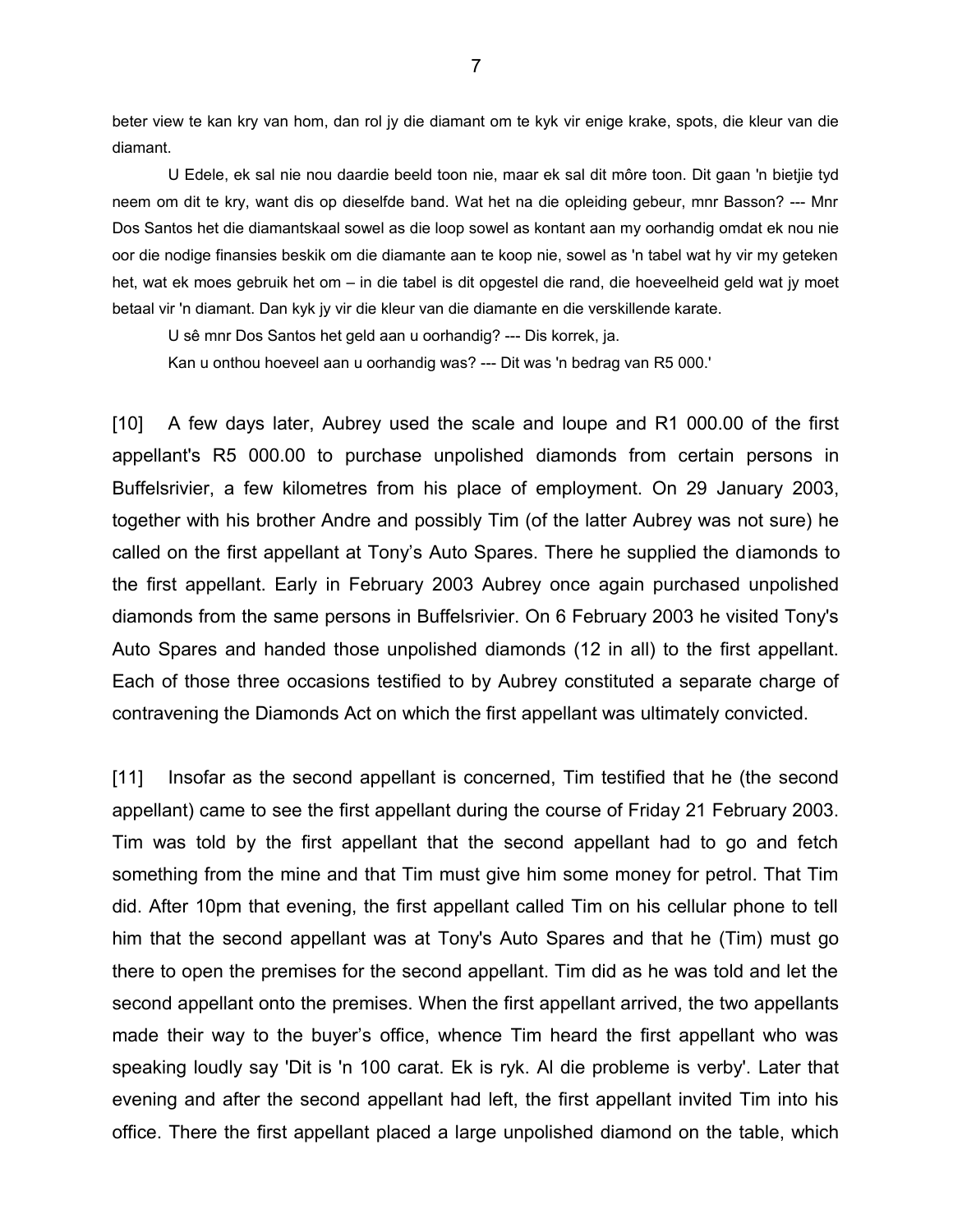he informed Tim the second appellant had brought. Tim was asked to examine the stone and to weigh it. The stone weighed 91 carats. That constituted the fourth charge of contravening the Diamonds Act on which both appellants were convicted.

[12] In respect of the first appellant's fifth conviction of contravening the Diamonds Act, Tim testified: 'Terwyl mnr Dos Santos in die selle was in Port Nolloth, het 'n ene John Legged [that should have been Legget] besoek by die winkel afgelê en aan my gesê hy will mnr Dos Santos sien. Ek het aan hom genoem ... (tussenbeide).

HOF: Jammer, kan u die persoon se naam net herhaal, asseblief. --- John Legget.

John Legget? --- Ja, Edelagbare. Ek het aan hom genoem dat Tony nie hier is nie. Die polisie was die naweek by ons en hulle het hom gearresteer en hy het vir my gesê hy wil my privaat sien. Ek het hom na die eerste kantoor gevat wat net naby die winkel is en daar binne met hom gepraat. Hy het aan my gesê dat hy iets wil kom afsit by mnr Dos Santos. Ek het aan hom gesê ek sal hom help omdat mnr Dos Santos in die selle is. My woorde aan hom was gewees, ons gaan nie loop lê terwyl mnr Dos Santos in die selle is nie. Ons sal wys ons gaan voort. Ek sal hom help met die transaksie om vir mnr Dos Santos te wys dat ons staan agter hom. Ek is na die binne kantoor en het van die toerusting daar gaan haal en dit na die eerste kantoor gebring om John Legget se steen te weeg op die skaaltjie. Ek het die diamant by hom gevat en dit op die diamantskaal geplaas en gesien dit weeg 2.77 karaat. Ek het aan hom genoem dat ek nie die volle bedrag kan betaal nie, omdat ek nie weet hoeveel ek hom moet gee nie en aan hom genoem ek gee hom 'n deposito van R400. Ek sal hom R400 gee totdat mnr Dos Santos uit is - op borg uit is en dan kan hy terugkom en sy verskil kom haal. Hy het verstaan en ek het die geld aan hom oorhandig.'

There can be little doubt that Tim acted as the first appellant's agent in respect of the 2.77 carat diamond purchased from Legget. That much emerges from the following excerpt of his evidence:

'Op daai stadium was die winkel onveilig gewees en ek het geglo dat ek Tony se goed by my huis moet bêre. Ek het ook John Legget se 2.77 karaat gevat en dit by my huis in die kluis toegesluit. Na Tony op borg uit is, het ek aan hom gevra of ek dit moet gaan haal by my huis om dit vir hom te bring. Hy het vir my gesê, nee, ek moet dit daar bêre. Dis veilig daar. Ons het nog altyd voortgegaan om kliënte te help na-ure en ek het weer aan mnr Dos Santos gevra, moet ek daai goed gaan haal en dit vir hom bring, want John Legget het nie sy geld gekry nie. Hy het gesê, nee, ons bêre dit daar. Die ander bly in sy ma se tuin.'

[13] The Legget transaction was not an isolated one. According to Tim: 'My dienspligte, soos ek sê, het later verbeter in die winkel, deurdat ek van die kliente moes help in die winkel na-ure as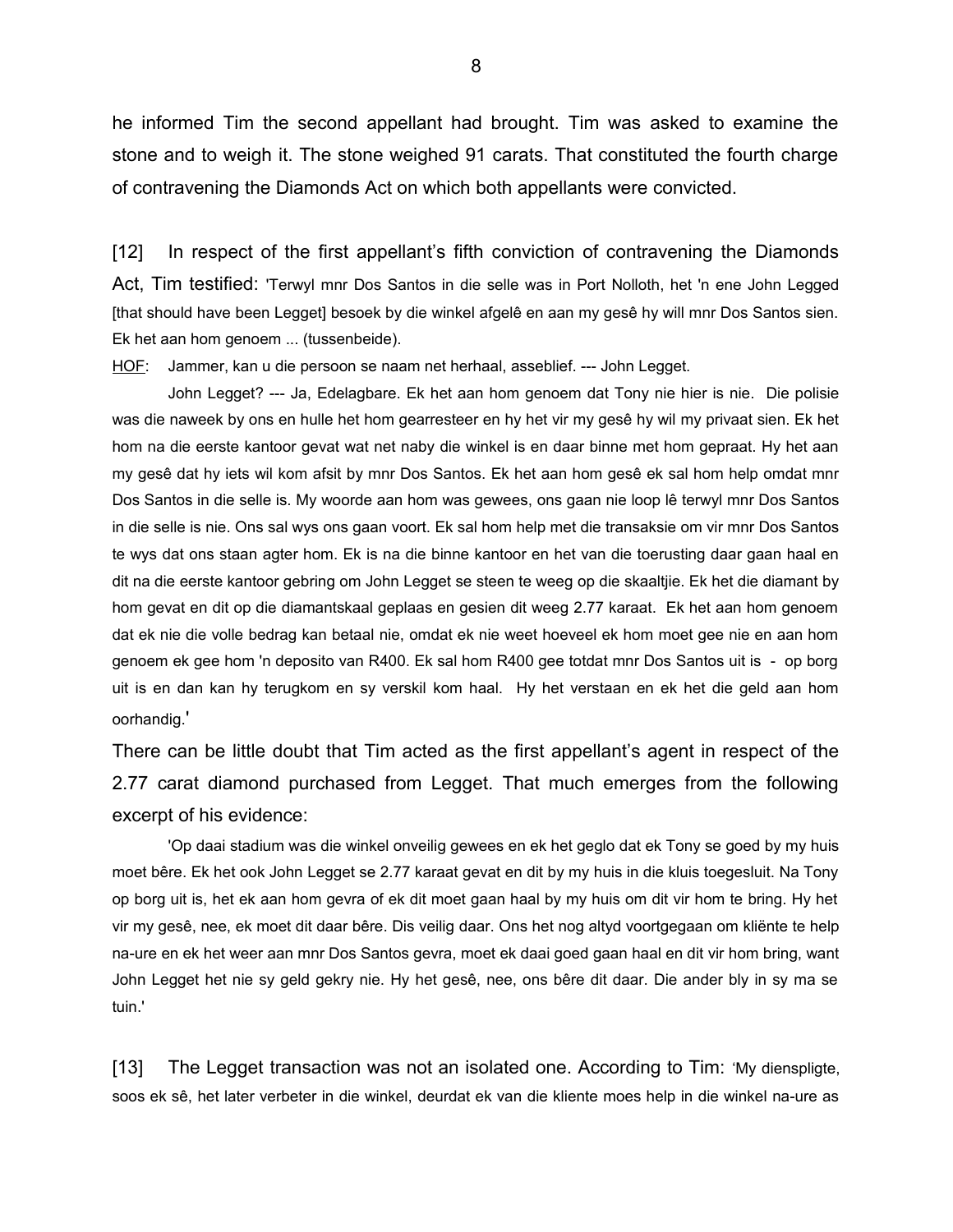Tony nie daar was nie, met onwettighede en dan moes ek ook geld uitbetaal het of ek moes geld weggeneem het.

…

Watter onwettighede? --- Dit was die aankoop van ongeslypte diamante.

Ken u 'n ongeslypte diamante, mnr Basson? --- Dis reg, ja. Tony het my vertel of geleer wat is 'n geslypte diamante en wat is 'n ongeslypte diamante.'

Tim testified furthermore that there were other instances when he dealt, in the absence of the first appellant, with potential sellers of unpolished diamonds. He explained:

'Verduidelik my die prosedure, mnr Basson, wat u sal volg as iemand – of toe u nou ongeslypte diamant aankoop? --- Dit sou net gebeur as Tony nie in die plek is nie, wanneer die kliënte na my toe gaan kom, dan gaan ek hulle help. Ek sal hulle in die eerste kantoor van die winkel los. Dan sal ek alleen na Tony se kantoor beweeg en dan sal ek die diamante op die tafel plaas. Dan sal ek die papiertjie op die tafel plaas. Ek sou die diamantskaaltjie vat. Dan sou ek dit op die lessenaar plaas, dit oopmaak. Ek sou die diamant vat en dit op die skaaltjie plaas om te kyk hoeveel dit weeg. En dan sou ek die loop vat en dit daardeur besigtig deur te kyk of daar enige spots of krake of onsuiwerhede daarin is.'

[14] Immediately after the sentencing of the appellants, the court below granted an order in terms of s 35(1)(a) of the CPA declaring forfeit to the State the diamond dealing paraphernalia that had been seized during the search of the first appellant's premises. The State, moreover, gave notice of its intention to apply for a confiscation order against the first appellant in terms of s 18 of POCA in the sum of R2 099 218.75, being the value of the unpolished and polished diamonds seized from the appellant's premises, as also the cash to the value of R55 000.00.

#### [15] Paragraph 4 of the draft confiscation order read:

'The commissioner of the South African Police Services, at his discretion and written authority, as provided for in terms of section 3(*1*) of the Finance and Financial Adjustments Acts Consolidation Act 11 of 1977, is authorized to pay a reward of one third of the value of the unpolished diamonds seized by members of the South African Police Services on 22 February 2003, i.e. one third of R1 897 605.00.'

That immediately prompted counsel for the first appellant to apply for a special entry to be made in terms of s 317 of the CPA. Counsel motivated the application thus:

'I am caught at a disadvantage, M'Lord, because the defence was not informed that a reward to the tune of R600 000 will be paid in return for information which apparently led to the prosecution in this matter and we were not informed whether the person who provided this information would be a witness and we were not told what this information would entail. Under the circumstances I am obliged to request that Your Lordship authorizes that a special entry be made in the record with regard to this particular aspect.'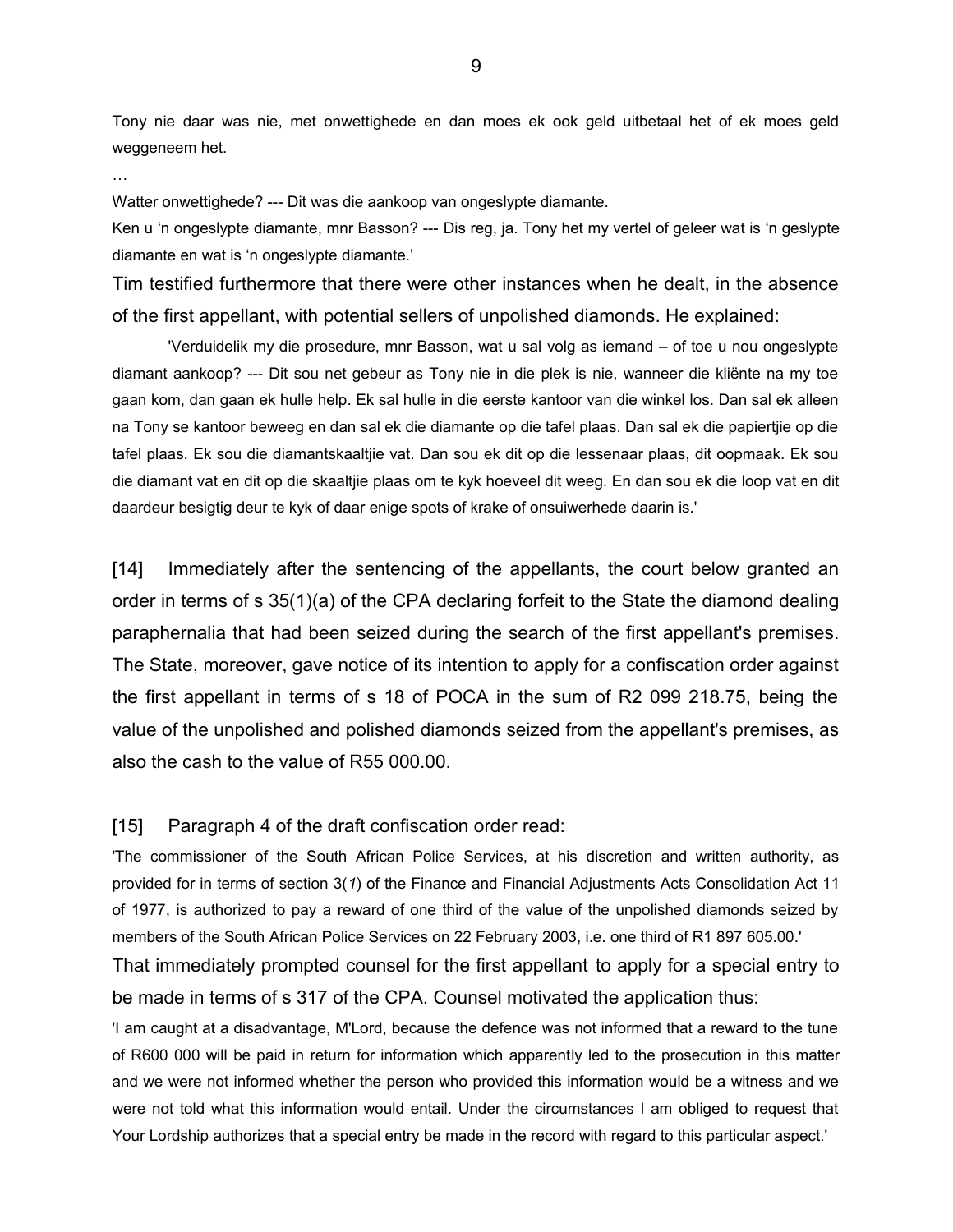[16] Without immediately settling the terms of the special entry, Le Grange AJ acceded to counsel's request. After certain skirmishes between the parties as to the terms of the special entry the learned Judge eventually granted leave to the State as also the appellants to adduce evidence to enable him to determine and state the facts underpinning the special entry. Jooste testified for the State. None of the appellants did, nor were any other witnesses called on their behalf. In essence the court held that despite the evidence of Jooste which was not gainsaid by the appellants, it could not find that the application for a special entry was frivolous or absurd or that granting it would constitute an abuse of the process of the Court. It accordingly made a special entry in these terms:

'i). Jacobus Hermanus van Wyk ("Van Wyk") and Willem ("Tim") Basson testified on behalf of the State against the Accused prior to the conviction of Accused 1 and 6.

ii). On 23 October 2004, Van Wyk, and Tim had a telephonic conversation during which Tim told Van Wyk that he had been informed that a sum of R600 000 was available for information that would lead to the conviction of the Accused.

iii). As far as the Directorate of Special Operations ("DSO") is concerned, no reward will be paid to a State witness in this matter.

iv). The DSO and the Commissioner of the South African Police ("the Commissioner") agreed that the Commissioner has a discretion to pay a reward of approximately R600 000 to State witnesses in this matter.

v). Prior to the conviction of Accused 1 and 6, Tim consulted with members of the South African Police in the absence of members of the DSO.

vi). The information referred to in paragraphs (ii) - (v) was only obtained by the accused and their legal representatives after the conviction and sentence of accused 1 and 6.

vii). The Accused were deprived of an opportunity to cross-examine the State witnesses in the aforesaid regard.'

[17] Before us counsel conceded that the irregularity referred to in the special entry was not of such a nature that it amounted without more to a failure of justice. Rather, so the submission went, the possibility that Tim Basson may have been motivated by the payment of a reward justified his evidence being approached with extreme caution. That being so it is unnecessary for me to express any view on the correctness of the procedure adopted in the court below in respect of the invocation of s 317 of the CPA by counsel and the consideration given it by the court below. In my view, counsel was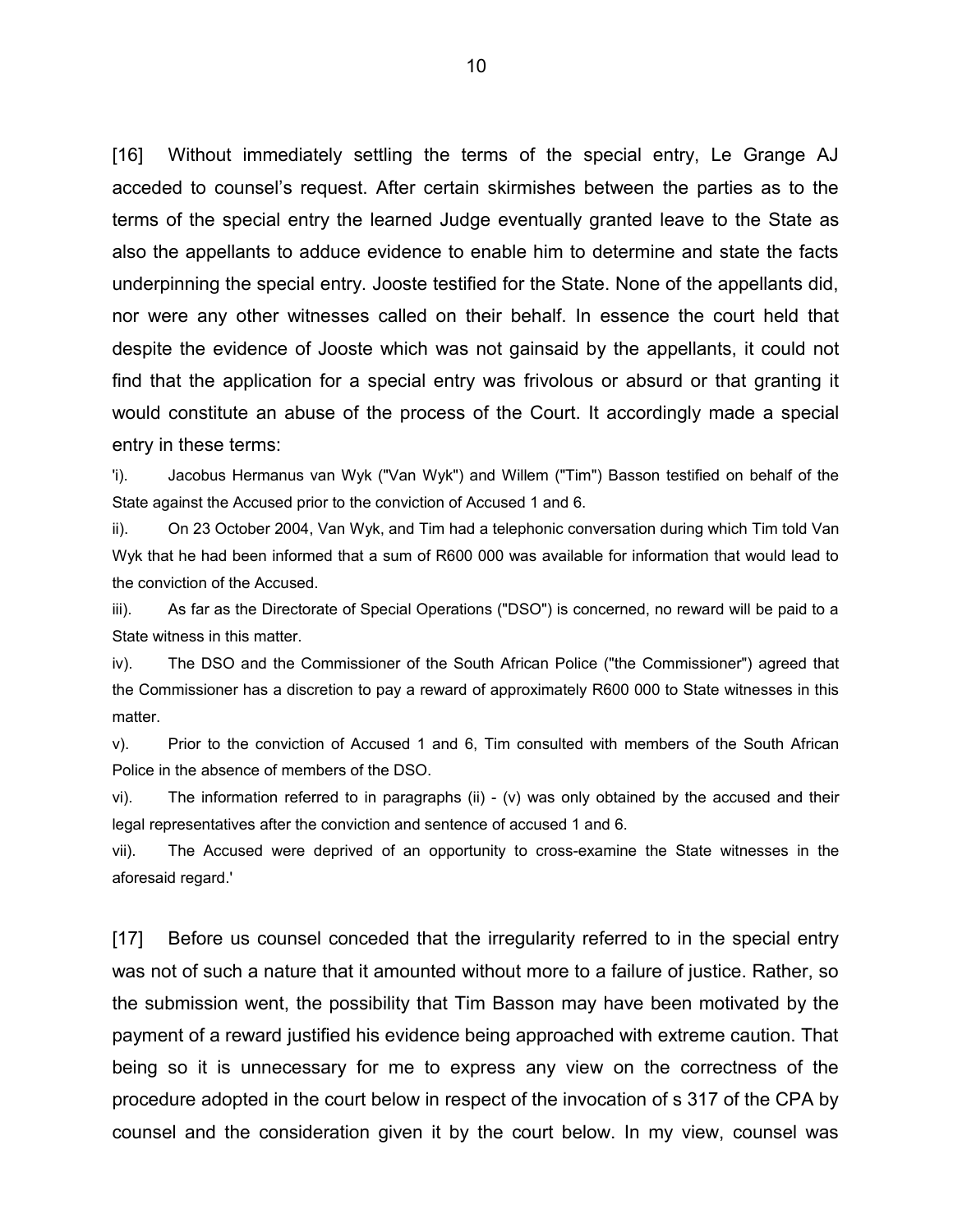amply justified in his submission that the evidence of the Bassons was deserving of heightened scrutiny, for, as the following extract from the recorded transcript of Aubrey's evidence makes plain, both were particularly dangerous witnesses.

'Daar was een keer 'n geval gewees wat ek 'n video-opname gemaak het in mnr Dos Santos se kantoor met my persoonlike videokamera waar ek ongeslypte diamante afgeneem het.

Hoekom? --- Die rede hoekom ek dit gedoen het, daar is 'n ander Portugees in Port Nolloth omdat my broer altyd na hom toe gegaan het as mnr Dos Santos daar was nie, het hy met die ongeslypte diamante na die persoon toe gegaan en ons op 'n dag gaan geld leen ook by die persoon en hy het vir ons gesê, soos hy vir my broer toe die vorige keer gesê het, onthou een ding, julle speel met vuur. Is 'n gevaarlike game waarmee julle besig is. . . .

U sê u het 'n opname gemaak van ongeslypte diamante, waar het u die opname gemaak? --- Die opname het ek gemaak in die kantoor wat op die video nou gewys was, die kamertjie van mnr Dos Santos.

En die ongeslypte diamante wat u op band vasgelê het, waar het u dit gekry? --- Die ongeslypte diamante was in die laai, my broer wat daar werk, het die diamante daar uitgehaal, dit was in 'n klein swart potjie gewees en hy het dit uitgegooi en ek het dit opgeneem. . . .

Kan u vir ons sê wat dit is? --- Dit is een van die ongeslypte diamante wat ek met my persoonlike videokamera afgeneem het.

Mnr Basson, terwyl ons kyk sien ons daar is sekere getalle of syfers op die TV of op die beeld, kan jy dit vir ons verduidelik wat dit is? --- Dit is die datum wanneer die opname gemaak is en die tyd.

Wat sien ons nou, mnr Basson? --- Dit is die karaat hoeveel daardie diamant weeg wat op die skaal is. Dit is nog van die diamante wat uit die swart potjie uitgekom het.

Wat gebeur nou, mnr Basson? --- Dit is nog diamante daardie en hulle was ook in daardie swart houertjie gewees.

Behalwe om die diamante op te neem. M'Lord, that's just the footage. Daar is net een vraag, mnr Basson, behalwe om die videoband op te neem, watter ander handelinge het u met die diamante gedoen tydens daardie opneming van die videoband? --- As u net die vraag anders kan stel, ek verstaan hom nou nie so mooi nie.

Julle het die diamante uit die pot geneem, julle het dit opgeneem op die videoband. --- Dit is korrek.

Wat het toe met die diamante gebeur wanneer julle klaar was met die opneming? --- O, die diamante is teruggesit in die pot en dit is my broer se werk, hy het gewerk met die diamante. Hy het dit teruggesit in die pot en in die laai gebêre.'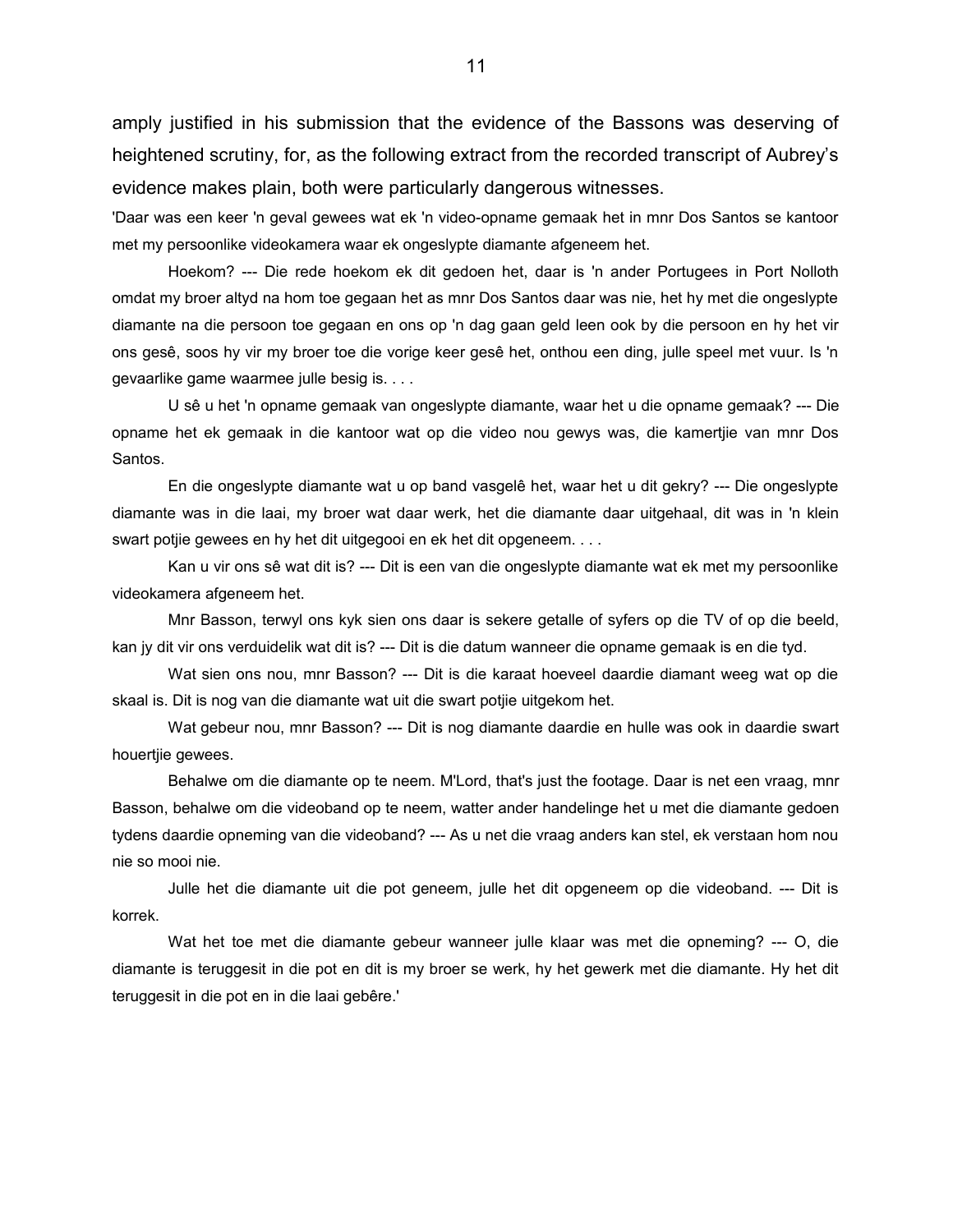[18] It follows that the cautionary rule relating to accomplices is applicable to the evidence of the Bassons. That rule has been stated as follows by Holmes JA in *S v Hlapezula:*[7](#page-11-0)

'It is well settled that the testimony of an accomplice requires particular scrutiny because of the cumulative effect of the following factors. First, he is a self-confessed criminal. Second, various considerations may lead him falsely to implicate the accused, for example, a desire to shield a culprit or, particularly where he has not been sentenced, the hope of clemency. Third, by reason of his inside knowledge, he has a deceptive facility for convincing description – his only fiction being the substitution of the accused for the culprit. Accordingly, even where sec. 257 of the Code has been satisfied, there has grown up a cautionary rule of practice requiring (*a*) recognition by the trial Court of the foregoing dangers, and (*b*) the safeguard of some factor reducing the risk of a wrong conviction, such as corroboration implicating the accused in the commission of the offence, or the absence of gainsaying evidence from him, or his mendacity as a witness, or the implication by the accomplice of someone near and dear to him; see in particular *R v Ncanana*, 1948 (4) SA 399 (AD) at pp 405-6; *R v Gumede*, 1949 (3) SA 749 (AD) at p 758, *R v Nqamtweni* 1959 (1) SA 894 (AD) at pp 897G-898D. Satisfaction of the cautionary rule does not necessarily warrant a conviction, for the ultimate requirement is proof beyond reasonable doubt, and this depends upon an appraisal of all the evidence and the degree of the safeguard aforementioned.'

[19] It must be emphasised that by corroboration is meant other evidence which supports the evidence of the state witness and which renders the evidence of the accused less probable on the issues in dispute (S v Gentle).<sup>[8](#page-11-1)</sup> And whilst I am inclined to heed Counsel's note of caution that the evidence of the Bassons be treated with extreme caution, it bears noting that corroboration is not the only safeguard that can properly be employed to reduce the danger of convicting an innocent person. For, ultimately what is required is proof beyond a reasonable doubt and whether or not that threshold has been passed by the State depends upon an appraisal of all of the evidence.

[20] To the evidence of the Bassons, may be added the various items seized during each search. On behalf of the appellants it has been submitted that the evidence secured pursuant to the search falls to be excluded in terms of s 35(5) of the Constitution. Section 35(5) provides:

<span id="page-11-0"></span> $7$  1965 (4) SA 439 (A) at 440D-H.

<span id="page-11-1"></span><sup>8</sup> 2005 (1) SACR 420 (SCA) at 430j-431a.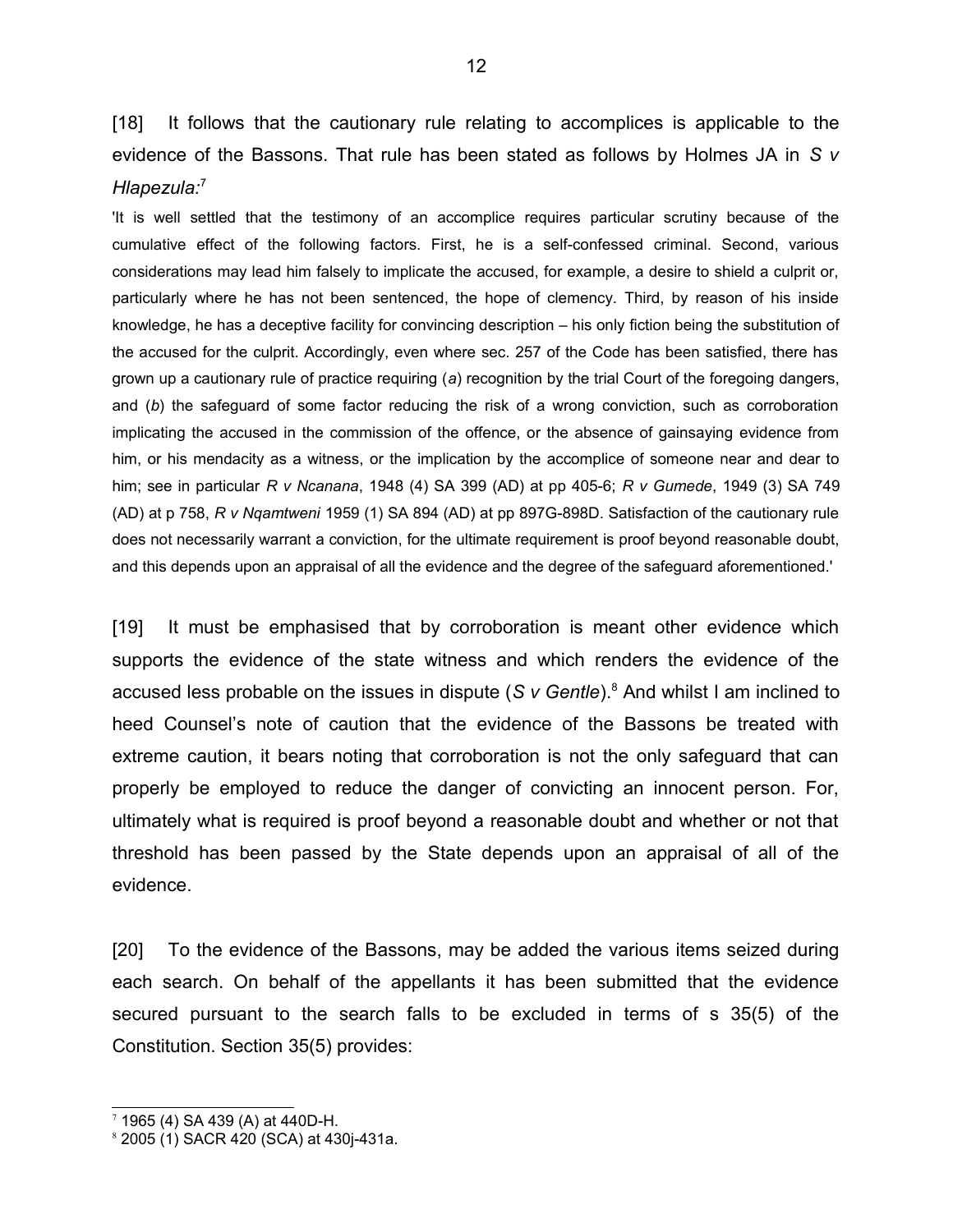'Evidence obtained in a manner that violates any right in the Bill of Rights must be excluded if the admission of that evidence would render the trial unfair or otherwise be detrimental to the administration of justice.'

The learned trial judge concluded after an admissibility trial that the admission of the evidence would not render the trial unfair or otherwise be detrimental to the administration of justice.

[21] The warrant, so it was conceded by the State, suffered the technical defect that the regional magistrate who issued it was not a magistrate as defined for the purposes of s 21 of the CPA.<sup>[9](#page-12-0)</sup> The Constitution's specific exclusionary provision does not provide for the automatic exclusion of evidence obtained in violation of an accused's constitutional rights. Evidence falls to be excluded only if its admission would (a) render the trial unfair or (b) be otherwise detrimental to the administration of justice. As to (a): That provision resonates with Section 35(3) of the Constitution which guarantees every accused person the right to a fair trial. That constitutional principle is underscored by the philosophy that before persons are to be punished their guilt must first be established in a fair trial.<sup>[10](#page-12-1)</sup> But as it was put in *S v Jaipal*<sup>[11](#page-12-2)</sup> 'The right of an accused to a fair trial requires fairness to the accused, as well as fairness to the public as represented by the State. It has to instil confidence in the criminal justice system with the public, including those close to the accused, as well as those distressed by the audacity and horror of crime.'

As to (b): This involves essentially a value judgment. In *S v Mphala,*[12](#page-12-3) Cloete J formulated the approach to be adopted as follows:

'So far as the administration of justice is concerned, there must be a balance between, on the one hand, respect (particularly by law enforcement agencies) for the Bill of Rights and, on the other, respect (particularly by the man in the street) for the judicial process. Overemphasis of the former would lead to acquittals on what would be perceived by the public as technicalities, whilst overemphasis of the latter would lead at best to a dilution of the Bill of Rights and at worst to its provisions being negated.'

[22] The approach to an enquiry such as this is appositely captured in *Key v* Attorney-General, Cape Provinicial Division,<sup>[13](#page-12-4)</sup> where Kriegler J held:

<span id="page-12-0"></span><sup>9</sup> According to s 1 'magistrate includes an additional magistrate and an assistant magistrate but not a regional magistrate'.

<span id="page-12-1"></span><sup>10</sup> *Sanderson v A G Eastern C*ape 1998 (2) SA 38 (CC) para 23.

<span id="page-12-2"></span> $11$  2005 (4) SA 581 (CC) para 29.

<span id="page-12-3"></span><sup>&</sup>lt;sup>12</sup> 1998 (1) SACR 654 (W) at 657G-H. Cited with approval by Scott JA in his minority judgment in *S v Pillay* 2004 (2) SACR 419 (SCA) para 10.

<span id="page-12-4"></span><sup>13</sup> 1996 (4) SA 187 (CC) para 13.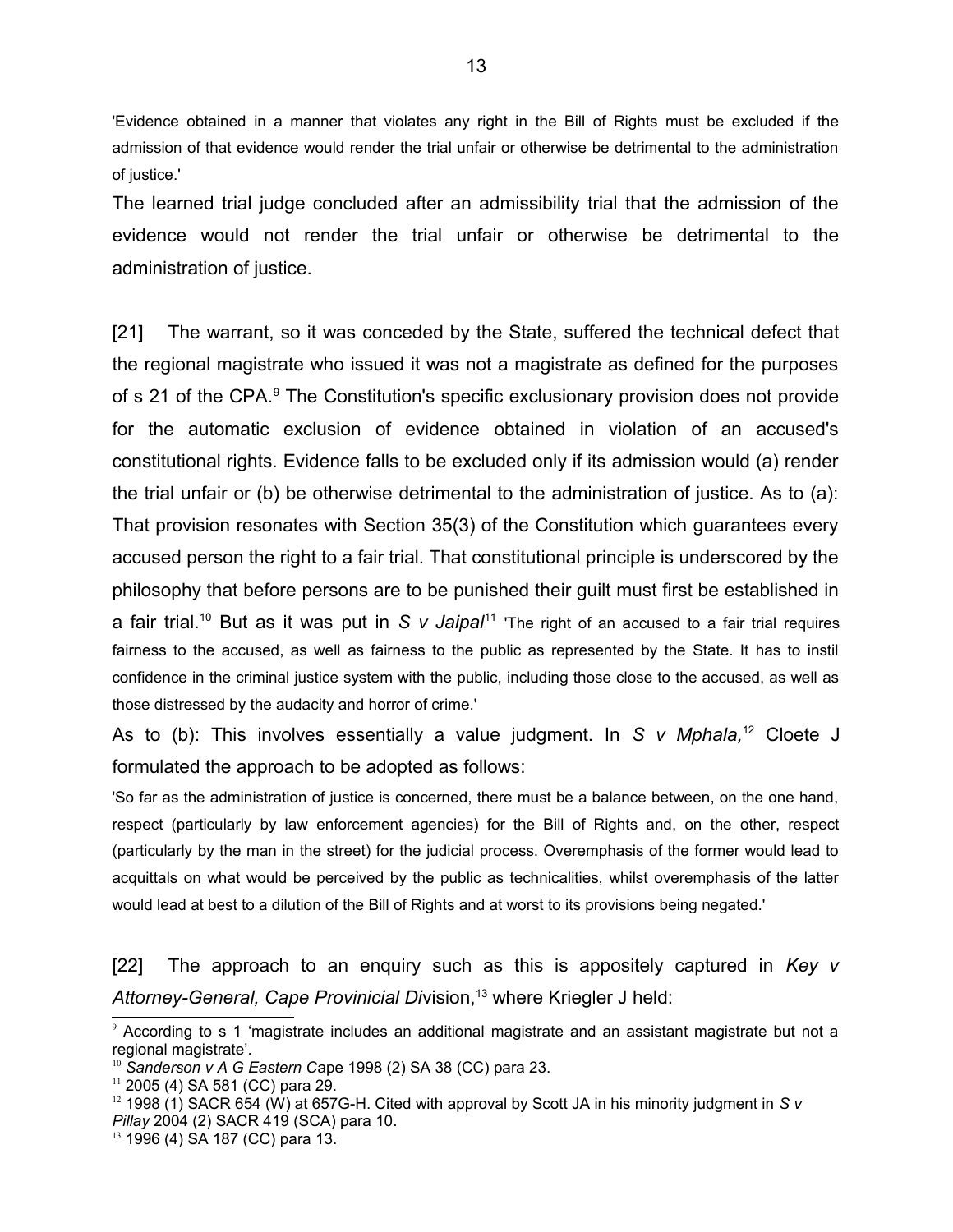'In any democratic criminal justice system there is a tension between, on the one hand, the public interest in bringing criminals to book and, on the other, the equally great public interest in ensuring that justice is manifestly done to all, even those suspected of conduct which would put them beyond the pale. To be sure, a prominent feature of that tension is the universal and unceasing endeavour by international human rights bodies, enlightened legislatures and courts to prevent or curtail excessive zeal by State agencies in the prevention, investigation or prosecution of crime. But none of that means sympathy for crime and its perpetrators. Nor does it mean a predilection for technical niceties and ingenious legal stratagems. What the Constitution demands is that the accused be given a fair trial. Ultimately, as was held in *Ferreira v Levin* [1996 (1) SA 984 (CC], fairness is an issue which has to be decided upon the facts of each case, and the trial Judge is the person best placed to take that decision. At times fairness might require that evidence unconstitutionally obtained be excluded. But there will also be times when fairness will require that evidence, albeit obtained unconstitutionally, nevertheless be admitted.'

[23] Here the investigating team did not act in flagrant disregard of the first appellant's constitutional rights. On the contrary, they sought judicial authority for their conduct. That judicial *imprimatur* was an attempt to uphold the law in spirit and letter. None of those executing the warrant knew that it suffered a defect. Eschewing the local Magistrates' Court in favour of one located in Cape Town was designed to protect the integrity of the investigation and to preserve the element of surprise, for, during operation Solitaire an approach to the Port Nolloth Magistrates' Court had resulted in the leaking of information. Significantly, Superintendent Bruwer testified:

'Nou sup Bruwer, u het getuig dat deel van u magte is dat u ook visenteringslasbriewe mag uitreik. Verduidelik vir ons hoekom het u nie self hierdie visenteringslasbrief uitgereik nie en dit deurgestuur na die Kaap toe? --- U Edele, ek het gevoel dat daar is genoeg tyd en dat 'n onafhanklike persoon buite die polisie, dat 'n landdros die inligting voorgelê word en dat die landdros die visenteringslasbrief uitreik.'

[24] In those circumstances it is plain that the task team was not attempting to garner any unfair advantage for themselves. Rather it plainly was an endeavour to protect the interests of the first appellant. For that they should be commended, not penalised by having the evidence that has been secured pursuant to that warrant excluded. To exclude the evidence in those circumstances would not conduce to a fair trial. Nor for that matter would it serve to advance the administration of justice. To exclude the evidence simply because the wrong magistrate had been inadvertently approached would run counter to the spirit and purport of the Constitution. In my view, on the facts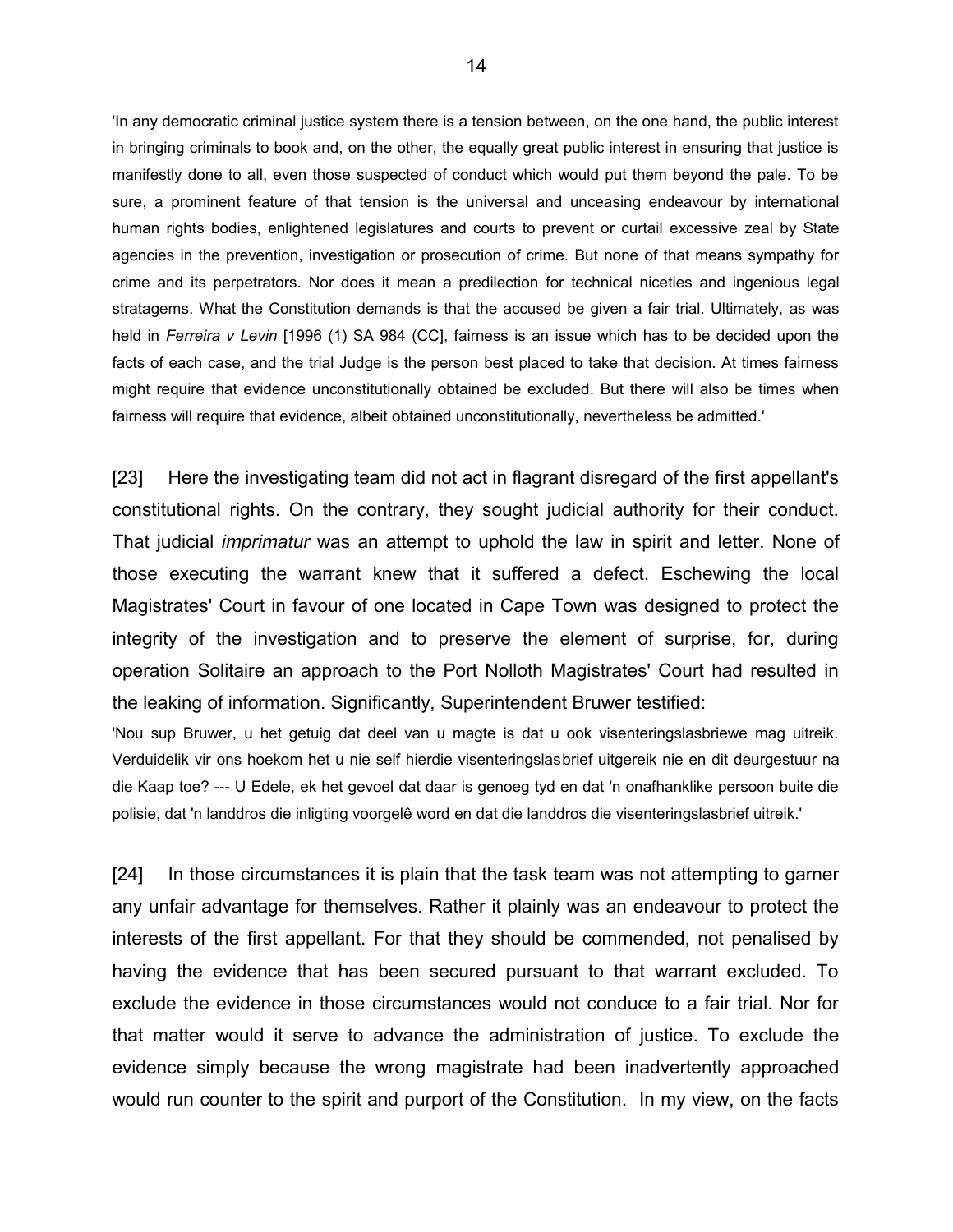of this case s 35(5) could hardly countenance the exclusion of the impugned evidence. Accordingly the conclusion reached by the trial court on this score cannot be faulted.

[25] Reverting to the evidence of the Bassons: Notwithstanding their relationship of employer and employee, Tim often accompanied the first appellant on his long personal and business trips. The level of trust that the first appellant reposed in Tim is illustrated by the fact that Tim often opened and closed the business premises and supervised the conduct of the business in the first appellant's absence. To facilitate that arrangement, the first appellant had leased premises for Tim to occupy across the street from Tony's Auto Spares. The first appellant also paid for Tim's cellular phone. The location of the leased premises was significant according to Tim, for it enabled him quick access to Tony's Auto Spares whenever needed, which all too frequently was late in the evening and way after the spare's shop had closed for business at 6pm. Moreover, both of the Bassons, upon being arrested, intimated their desire to plead guilty to the charges and a willingness to co-operate with the State. Each was convicted pursuant to this plea and was sentenced to imprisonment for a term of two years which was conditionally suspended for five years.

[26] The brothers corroborated each other in material respects (see *S v Avon Bottle Store (Pty) Ltd*;<sup>[14](#page-14-0)</sup> *S v Hlapezula*<sup>[15](#page-14-1)</sup>). Moreover each was supported by the surveillance tapes, the incident register as confirmed by the evidence of the relevant member of the task team who made the entries in question and the record from MTN confirming the cellular telephone calls between Tim and the first appellant as testified to by the former. The surveillance tapes were admittedly of a very poor quality. Notwithstanding its grainy quality however, it afforded confirmation of the Bassons' presence in the buyer's room on each occasion that they allegedly participated in an illicit diamond dealing transaction as testified to by them. Importantly their account found support in the dates and times on the surveillance tapes and the corresponding entries in the log.

[27] The trial court, I should perhaps add, was alive to the dangers of accepting the evidence of the Bassons absent corroborating evidence implicating the appellants (see

<span id="page-14-0"></span><sup>14</sup> 1963 (2) SA 389 (A) at 393H.

<span id="page-14-1"></span><sup>15</sup> 1965 (4) SA 439 (A) at 440H.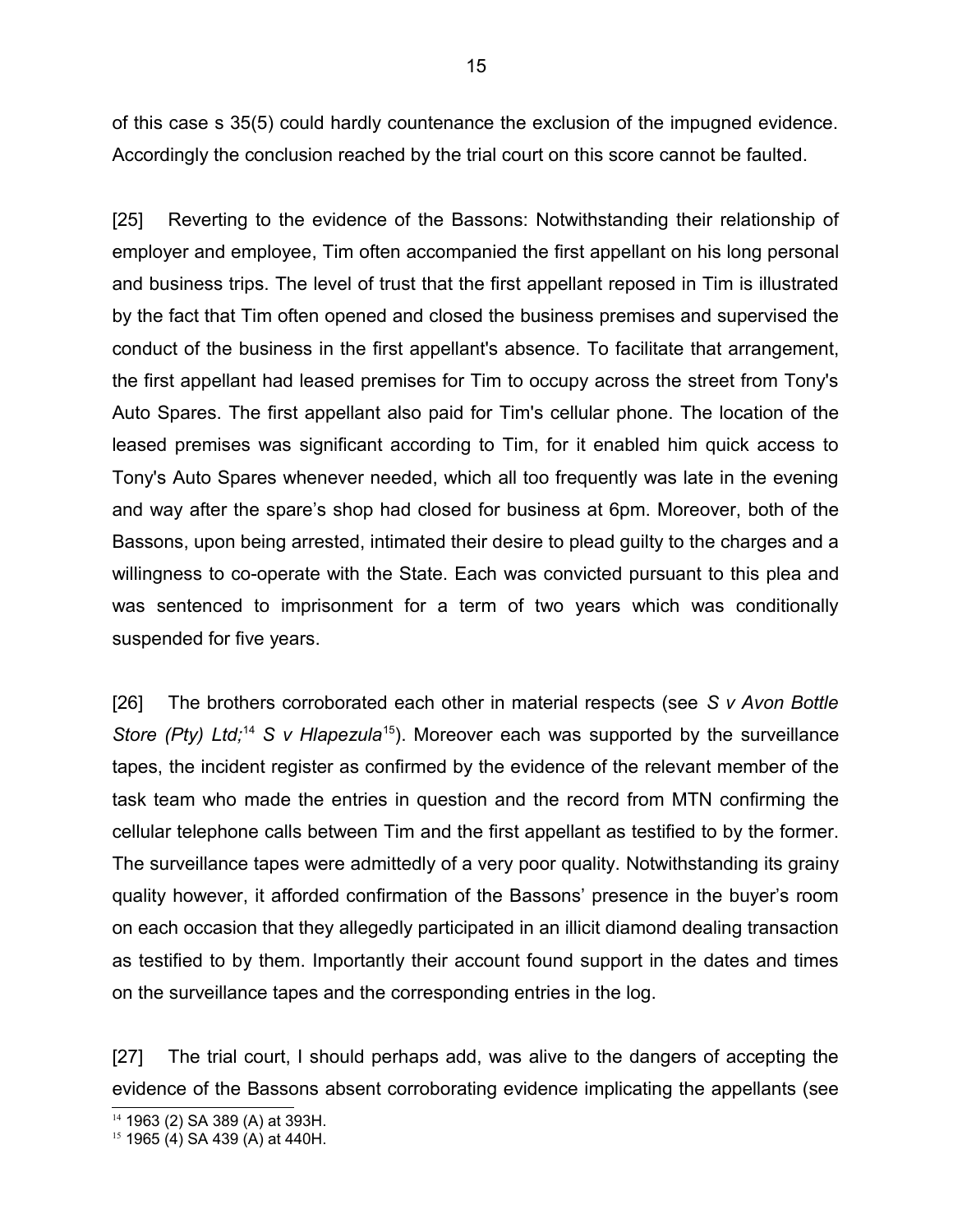*S v Scott-Crossley* 2008 (1) SACR 223 (SCA) paras 7 and 8). It is so that the evidence of the Bassons taken individually and cumulatively was not without blemish. But when taken together with the other evidence to which I have alluded it has an unquestionable ring of truth. I thus do not believe that those blemishes are such as to warrant either a rejection of the evidence of either or to undermine reliance upon them. For, as Holmes JA made plain (*S v Artman*<sup>[16](#page-15-0)</sup>): 'courts must guard against their reasoning tending to become stifled by formalism. In other words, the exercise of caution must not be allowed to displace the exercise of common sense'.

[28] In respect of the first appellant there are as well the items seized during each search. To recapitulate, those items included the unpolished and polished diamonds, substantial sums of cash, the diamond dealing paraphernalia such as magnifying glasses, diamond scales, diamond loupes and two other seemingly insignificant items being recently torn pieces of paper with diagrammatic representations that were recovered from the toilet system and other pieces of paper with diagrammatic representations, and partially used 49% strength hydrofluoric acid. In so far as the pieces of paper are concerned, whilst Superintendent Hamman, the handwriting expert, could not say with any degree of certainty that the pieces of paper bore the first appellant's handwriting he was willing to opine that it strongly resembled his handwriting. The significance of those pieces of paper emerges from the following evidence in cross examination of the expert gemmologist, Arthur Thomas: 'Now my question to you, Mr Thomas, having analyzed what now transpires to be uncut diamonds that were presented to you, would you be able to identify what purports to be a description of those two stones in conjunction with the little sketch appended there? --- What I see here, is something that we frequently use in the trade, that I use myself. In other words, I take it that this stone was an octahegen. This little sketch is typical of what we use.'

....

'Let's move on to the other stone? --- Here we see an octahegen with an intrusion indicated in the stone. This appears to conform to stone B11, which to three decimal places weighed 1.736 carats.

And there's a possibility that this may be ... (intervention). --- I would put it as a strong possibility, not on oath, but a strong possibility that this is the stone.'

And the evidence was that whilst hydrofluoric acid in that strength has other heavy industrial uses, it is commonly used to clean unpolished diamonds.

<span id="page-15-0"></span><sup>16</sup> 1968 (3) SA 339 (A) at 341C.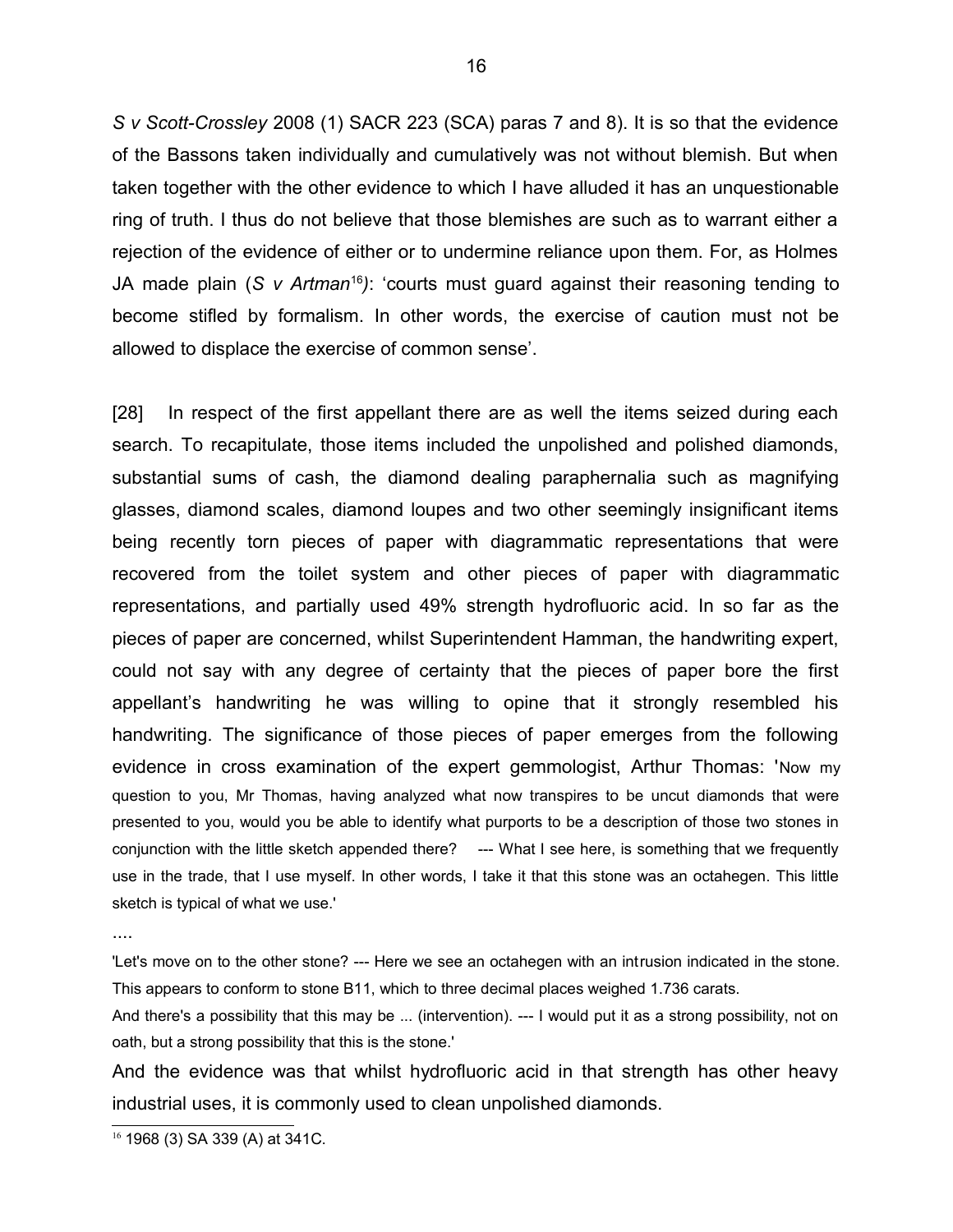[29] In respect of the second appellant and the transaction involving the 91 carat diamond, it was put by counsel to one of the state witnesses on behalf of the first appellant:

'Nou mnr Dos Santos sal met betrekking tot hierdie spesifieke transaksie kom getuig as hy moet en daar sal ook eksterne bewys wees daarvan indien nodig, dat by hierdie spesifieke geleentheid mnr Mbatha by hom kom geld leen het met die oog op 'n begrafnis wat moes plaasvind.'

#### Likewise the following was put on behalf of the second appellant:

'Mnr Jooste, beskuldigde nommer 6 [the second appellant] sal erken indien dit nodig is, dat hy wel daar op die 21ste was, maar die doel was om geld te leen en nie diamant te verkoop nie? --- U Edele, dis die eerste keer in my lewe wat ek sien iemand omhels iemand as hy geld geleen het, van blydskap.'

'Sal u sê dat daar is niks verkeerd om iemand te omhels as daai persoon aan my meegedeel het dat hy net nou een van sy geliefdes verloor en dat môre is daar 'n begrafnisdiens? --- U Edele, dan gaan jy dit met deernis doen. Jy gaan nie bly wees nie.

En dit is wat beskuldigde 6 kom sê indien nodig dat 'n stamlid, 'n vrou, is oorlede en die Saterdag ... (tussenbeide)

#### . . .

Dis 'n vrou wat 'n lid van die Zoeloe-stam is, wat oorlede is en die Saterdag is die begrafnisdiens. En hy was eers Tony's Auto Spares toe na middag om geld te gaan leen, want hy wou skape gaan koop en later Tony het hom gebel om te sê, het jy reg gekom met die skape. Toe sê hy, nee. En Tony het gesê, hoekom nie. En hy het gesê, ek benodig geld. En toe het hy geld gaan leen.'

[30] It thus came to be undisputed that the second appellant was indeed at the first appellant's premises at the time in question. The trial court concluded as presaged in Jooste's evidence: 'Despite this poor quality, the video footage of the evening of 21 February 2003 when Accused no 6 [the second appellant] visited Accused no 1 [the first appellant] does not however support the contention that this was an occasion where a bereavement was discussed since it was clear to this Court that both accused were in a mood of ecstasy. Both of them could hardly control their joy and laughter and recorded them hugging each other. It is therefore highly improbable that Accused No 6 was asking for financial assistance as a result of a bereavement.'

[31] The trial court has been criticised for what it is submitted is a contradictory approach inasmuch as it refused to place any reliance on the tapes when it acquitted the remaining accused at the conclusion of the state case in terms of s 174 of the CPA. In my view the approach of the trial court is beyond reproach. Given the quality of the tapes it was understandably reluctant, on the strength of them, to place the other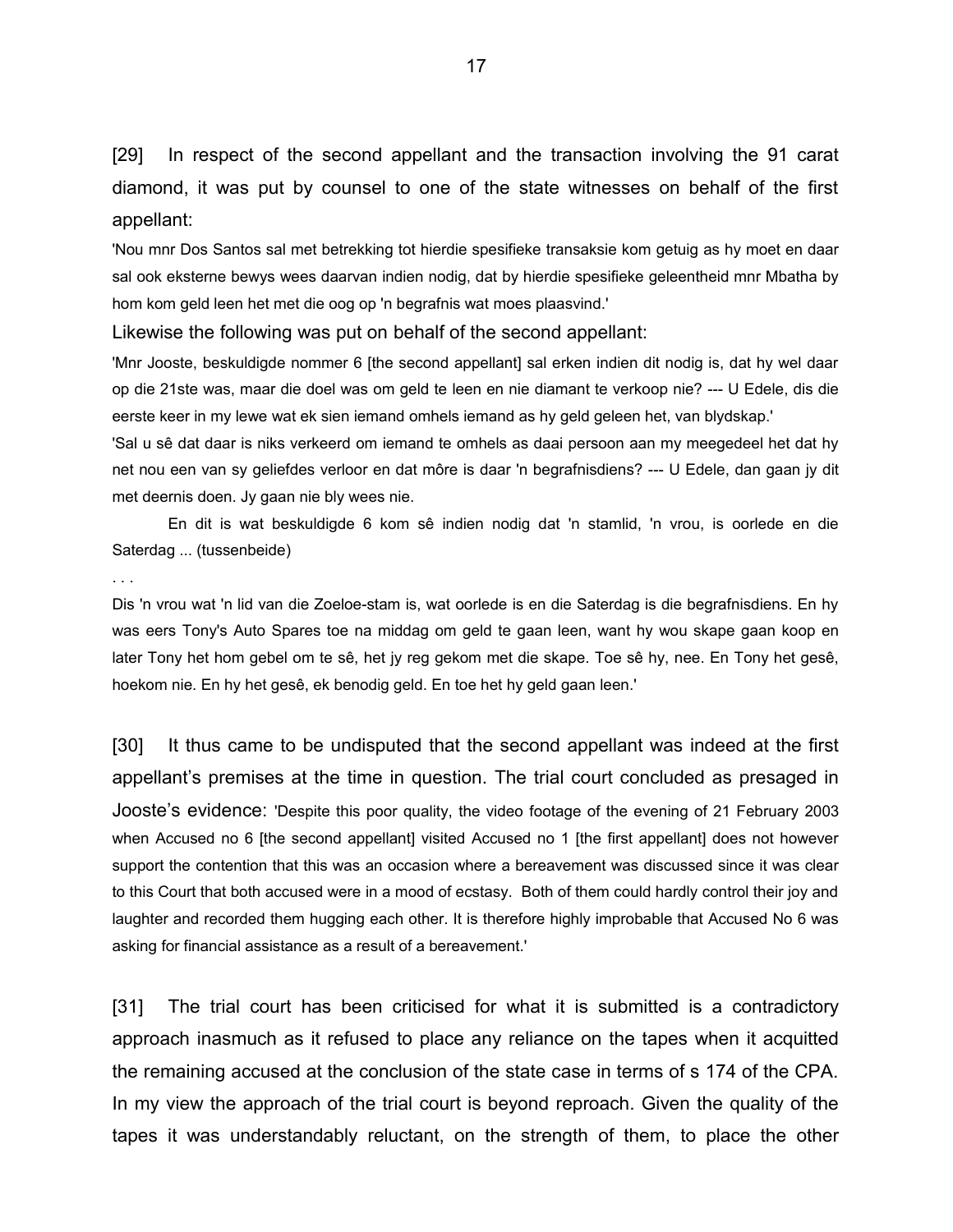accused on their defence. It was thus unwilling to rely upon them as a source of incriminating evidence. At the close of the defence case not only was the test different but also the nature of the enquiry. At that stage the trial court was confronted with two hypothetical postulates – one, advanced by the state, that the second appellant was there to sell a 91 carat diamond and the other, advanced by the appellants, that he was there to borrow money on account of a family bereavement. The trial court concluded, against the backdrop of the surveillance tapes, that the one advanced by the appellants (in support of which neither appellant testified it must be added) was implausible and therefore untenable. In that, the trial court, in my view, cannot be faulted.

[32] Tellingly, the one search yielded a 91 carat diamond. That in itself lends material corroboration to Tim Basson's version. So do the surveillance tapes, incident register and MTN records. But even if Tim were not to be relied on, there remains the evidence of the gemmologist Thomas. Under cross examination by counsel for the second appellant, he testified with reference to what he could see of the 91 carat diamond on the surveillance tapes:

'That is real evidence. Now what I want to know is can you say with certainty that one of those objects on the scale there, was the same size as that ...? --- The object that was being handled was approximately this size, yes.

The object that was being handled? --- The object that we saw being handled was approximately this size.

Now can you just tell me when did you see an object being handled? --- I saw the scale brought out. I saw the 50 carat correcting weight put into place, in order to calibrate the balance. Then the person picked up an object and put it on the balance. That object, looking at his hands as he picked it up and put it on the balance, was approximately this size. If I can explain that a little further, this is approximately the size of the 50 carat metal calibrating weight that was used. He picked up the calibrating weight, put it onto the balance, set the balance ... (intervention).'

...

'Now when you say that you saw him pick up something, are you referring to what you could see on the scale or what you could see before that? --- He had it on a pad in front of him. They shook hands (indistinct) a couple of times. The stone that had come out of the stone paper, was sitting on the pad in front of him. He calibrated the scale. He picked up something off the pad that was approximately this size and put it on the scale to weigh it.'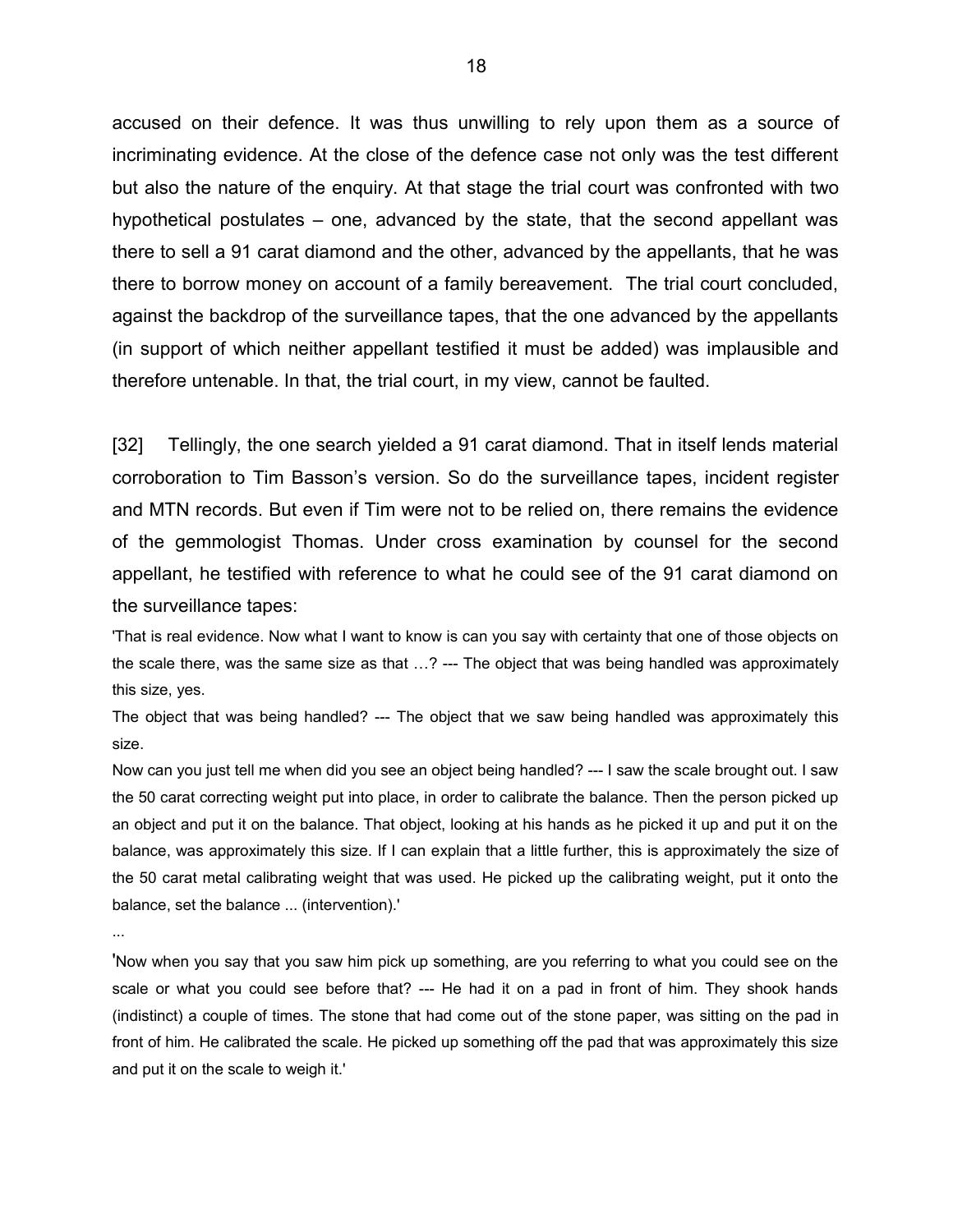[33] In assessing circumstantial evidence one needs to be careful, as our courts have repeatedly warned, not to approach such evidence upon a piecemeal basis and to subject each individual piece of evidence to a consideration of whether it excludes the reasonable possibility of an innocent explanation (*S v Reddy).*[17](#page-18-0) For as Davis AJA, quoting with approval from Best on *Evidence,* reminded us in *R v De Villiers:[18](#page-18-1)*

'Not to speak of greater numbers; even two articles of circumstantial evidence – though each taken by itself weigh but as a feather – join them together, you will find them pressing on the delinquent with the weight of a millstone. . . . It is of the utmost importance to bear in mind that, where a number of *independent* circumstances point to the same conclusion the probability of the justness of that conclusion is not the *sum* of the simple probabilities of those circumstances, but is the compound result of them.'

[34] Before us counsel sought to suggest that the evidence seized during the search may have been planted by the investigating team. That as a possibility was not explored before the trial court. In fact it was not even suggested to any of the state witnesses that that may have occurred. A court, particularly one such as this on appeal, need hardly concern itself with what at best for the first appellant would qualify as a remote possibility. To do so would oblige the State during the trial to eliminate every conceivable possibility that may depend upon "pure speculation" (*S v Glegg*).[19](#page-18-2) The fact that a number of inferences can be drawn from a certain fact, taken in isolation, does not mean that in every case the State, in order to discharge the onus which rests upon it, is obliged, according to Diemont JA (*S v Sauls):*[20](#page-18-3) 'to indulge in conjecture and find an answer to every possible inference which ingenuity may suggest any more than the Court is called on to seek speculative explanations for conduct which on the face of it is incriminating.'

[35] There was thus an entire body of evidence that operated against both appellants to different degrees. All of that evidence certainly called for an answer, for in respect of each a prima facie case had been established. Yet the appellants countered it with nothing, preferring instead to shun the witness stand. That was the right that each had, but its exercise is not without certain consequences. The choice of each to remain silent in the face of evidence implicating them in criminal conduct is suggestive of the fact that each had no answer to it. For if the evidence implicating the appellants was capable of

<span id="page-18-0"></span> $17$  1996 (2) SACR 1 (A).

<span id="page-18-1"></span><sup>18</sup> 1944 (AD) 493 at 508.

<span id="page-18-2"></span><sup>19</sup> 1973 (1) SA 34 (A) at 38H.

<span id="page-18-3"></span><sup>20</sup> 1981 (3) SA 172 (A) at 182G-H.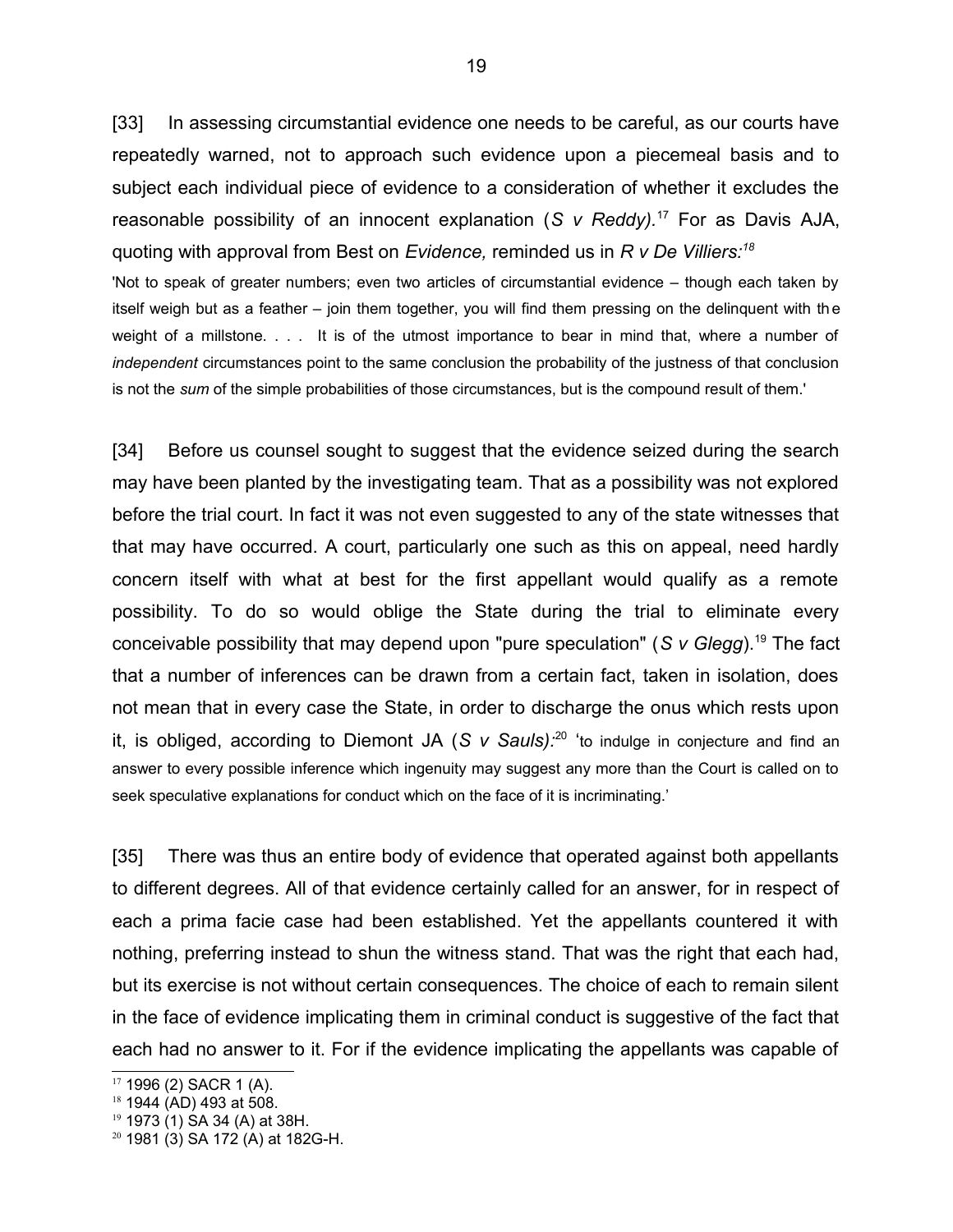being neutralised by an honest rebuttal, it ought to have been.<sup>[21](#page-19-0)</sup> Weighing carefully the cumulative effect of all of the circumstantial evidence together with the direct evidence, the guilt of each appellant was so strong, that the learned Judge in the court below must inevitably have convicted. It follows that save for correcting the five convictions in the case of the first appellant to read s 20 instead of s 21, and in the case of the second appellant the one conviction to read s 19 instead of s 21, each of the appellants was correctly convicted on charges in terms of the Diamonds Act.

[36] There remains the conviction of the first appellant in terms of POCA. Section 2(1) (e) of POCA to the extent here relevant provides:

'Any person who –

. . .

(e) whilst managing or employed by or associated with any "enterprise", conducts or participates in the conduct, directly or indirectly, of such enterprise's affairs through a "pattern of racketeering activity".'

In *S v Eyssen*<sup>[22](#page-19-1)</sup> Cloete JA stated: 'The essence of the offence in subsec (e) is that the accused must conduct (or participate in the conduct) of an enterprise's affairs. Actual participation is required (although it may be direct or indirect). [The subsection] covers a person who was managing, or employed by, or associated with the enterprise. "Manage" is not defined and therefore bears its ordinary meaning, which in this context is: "1 be in charge of; run. 2 supervise (staff). 3 be the manager of (a sports team or a performer)." Thus for a conviction the state had to establish the existence of an enterprise, a pattern of racketeering activity and a link between them and the first appellant.

[37] It is a requirement of the subsection that the accused must participate in the enterprise's affairs. The word 'enterprise' is widely defined. As pointed out in *Eyssen* (para 6) 'it is difficult to envisage a wider definition'. It is a further requirement that the participation must be through a pattern of racketeering activity. 'Pattern of racketeering activity' is defined to mean 'the planned, ongoing, continuous or repeated participation or involvement in any offence referred to in Schedule 1 and includes at least two

<span id="page-19-0"></span><sup>21</sup> *S v Mavinini* 2009 (1) SACR 523 (SCA) para 23; *S v Thandwa* 2008 (1) SACR 613 (SCA) para 53; *S v Chabalala* (2003) (1) SACR 134 (SCA) para 21.

<span id="page-19-1"></span><sup>22</sup> 2009 (1) SACR 406 (SCA) para 5.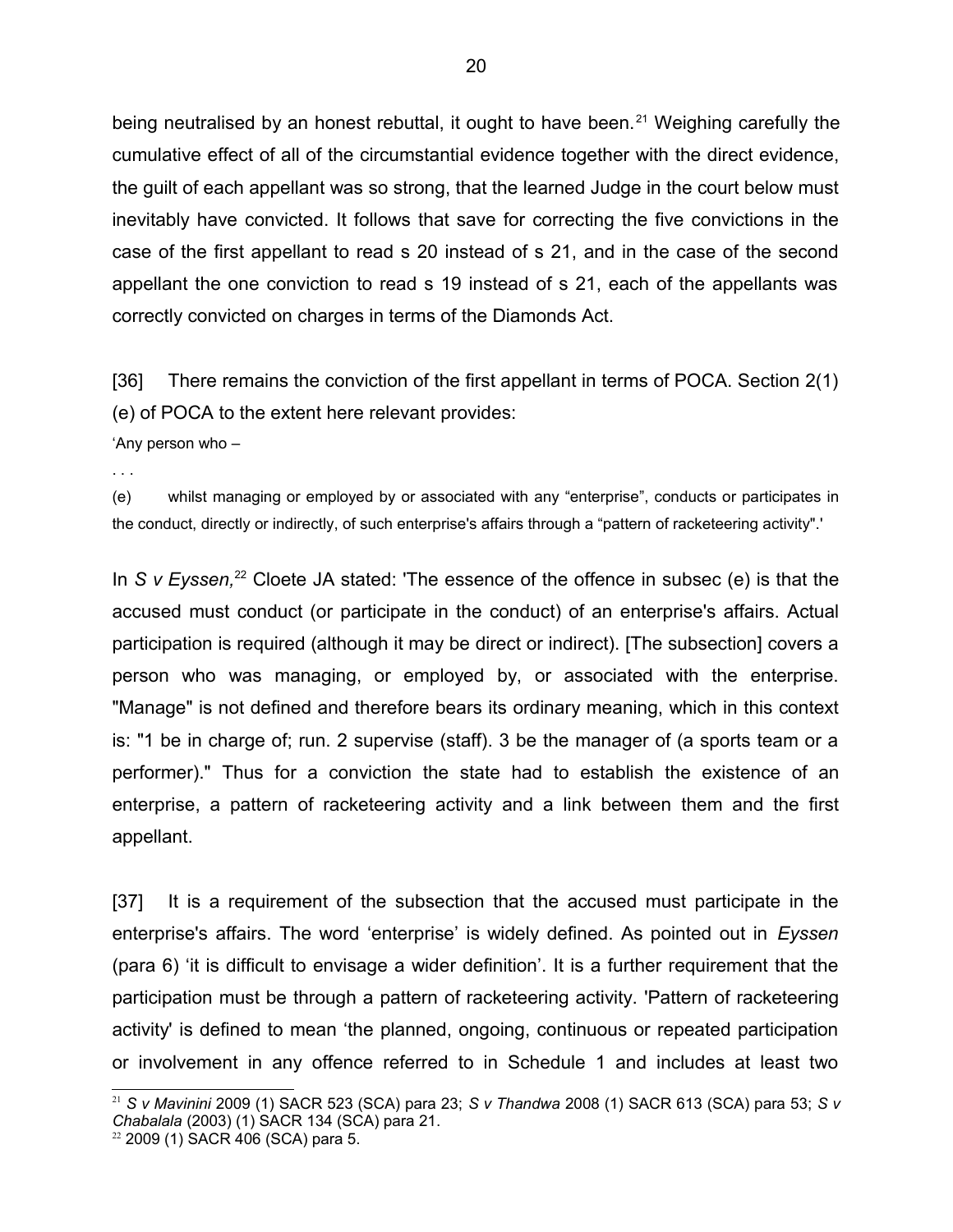offences referred to in Schedule 1, of which one of the offences occurred after the commencement of this Act and the last offence occurred within 10 years (excluding any period of imprisonment) after the commission of such prior offence referred to in Schedule 1.' Once again the term is widely defined. The participation must be by way of ongoing, continuous or repeated participation or involvement (see *Eyssen* para 8 and 9).

[38] In the present case the evidence adduced by the state established that the first appellant conducted an illegal diamond dealing enterprise. The affairs of the enterprise entailed him purchasing unpolished diamonds from people who were not entitled to possess them. All five of the offences of dealing in unpolished diamonds in contravention of the Diamonds Act of which the first appellant was convicted, constituted participation in such affairs. And all occurred after the commencement of POCA. None of them was an unrelated instance of proscribed behaviour nor an accidental coincidence with any of the others (see *Eyssen* para 8). On the contrary, each of the five transactions was concluded in the same room, namely the buyer's room of Tony's Auto Spares. Tony's Auto Spares, which at the very least was managed by the first appellant, plainly had a legitimate as well as an illegitimate face. There were repeated instances of participation by the first appellant, which save for the one conviction involved personal participation on the part of the first appellant. In respect of that one his employee Tim Basson acting as his agent procured the diamonds for him. Moreover, according to Tim Basson, on diverse occasions he transported prospective sellers on behalf of the first appellant, from the nearby Sizamele Township to Tony's Auto Spares and back. Significantly, it was never even put to either of the Bassons that they had not received training at the hands of the first appellant nor been supplied with money or diamond dealing paraphernalia by him.

[39] For a pattern of racketeering activity, POCA requires at least two offences committed during the prescribed period. In this court, as indeed the one below, counsel argued that the word 'offence' in that context meant a prior conviction. Absent two prior convictions, so the submission went, POCA could not be invoked. Underpinning that submission is the contention that an accused person must first be tried and convicted of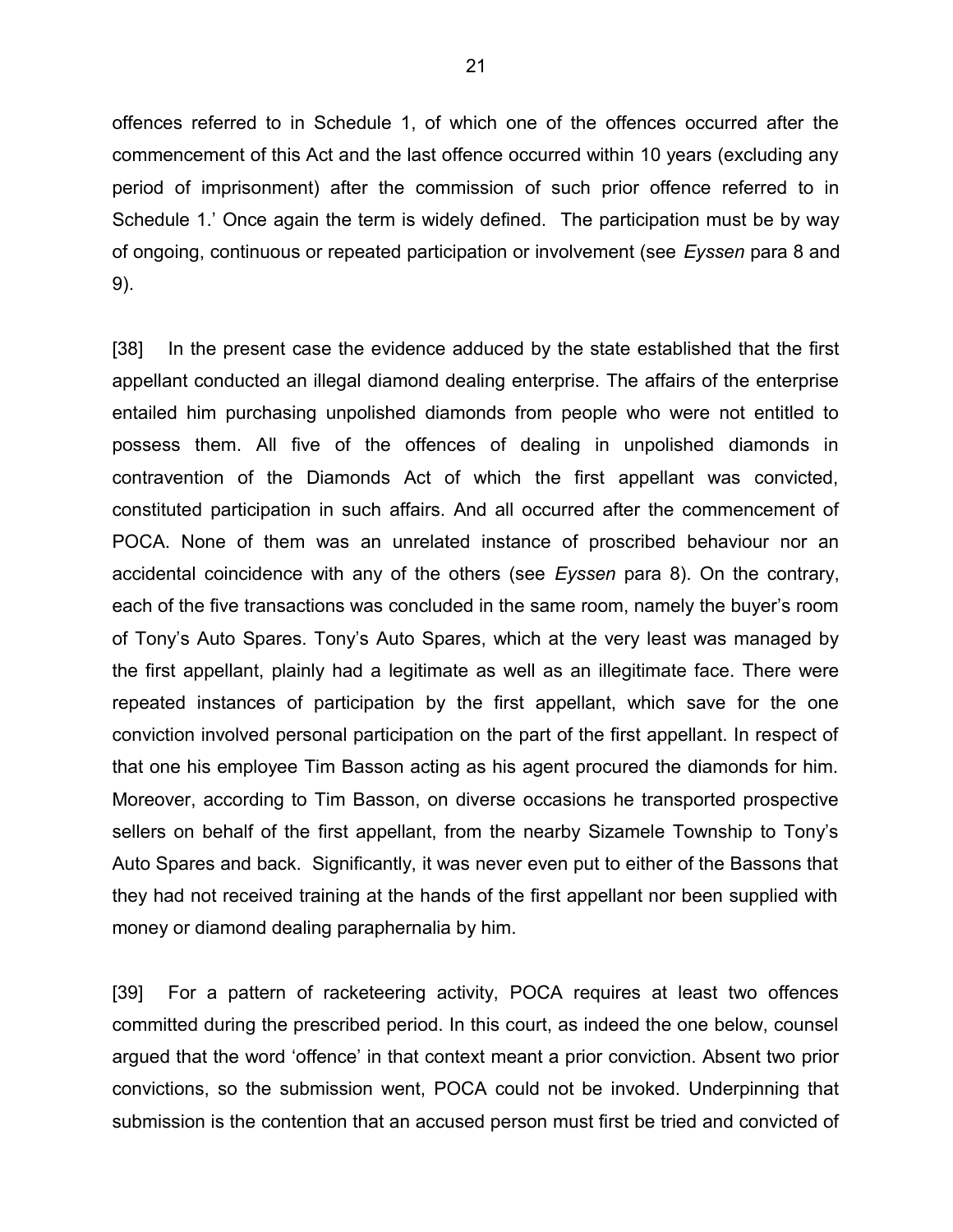the predicate offences (here the charges in terms of the Diamonds Act) before he/she could be indicted on the racketeering charge in terms of POCA. Allied to that submission is the argument that in this instance there has been an improper splitting of charges resulting in an improper duplication of convictions.

[40] In my view, whether to prosecute and what charge to file or bring before a court are decisions that generally rest in the prosecutor's discretion. Nor would it be necessary, it seems to me, for the court to return a verdict of guilty in respect of the predicate offences for the POCA racketeering charge to be sustained. It may well suffice for the court to hold that the predicate charge has been proved without in fact returning a guilty verdict. But that need not be decided here.

[41] In respect of a similarly worded provision in the American Racketeer Influenced and Corrupt Organizations Act (RICO), $23$  United States courts have held that a criminal defendant could properly be convicted of the predicate acts that form the pattern of racketeering activity basic to the RICO charge, and later be prosecuted under RICO.<sup>[24](#page-21-1)</sup> On the other hand in *United States v Brooklier*, [25](#page-21-2) the appellants had pleaded guilty to a RICO conspiracy charge, and were then indicted a few years later for a RICO violation. One activity instrumental in the prior conspiracy charge supplied a basis for the substantive RICO charge. The appellants moved to dismiss the alleged activity from the indictment on double jeopardy grounds. In denying the motion the Ninth Circuit stated that if the appellants had not been indicted and convicted previously, the government could have charged them with both the RICO conspiracy and the substantive RICO offence, each based partly on the same extortion activity, in the same indictment. Thus, since the offences were separate, the prior conviction did not bar a subsequent prosecution for the substantive RICO violations based in part on the same activity.

<span id="page-21-0"></span> $23$  18 USC §1961 (5): 'A "pattern of racketeering activity" requires at least two acts of racketeering activity, one of which occurred after the effective date of this chapter and the last of which occurred within ten years (excluding any period of imprisonment) after the commission of a prior act of racketeering activity'. <sup>24</sup> *United States v Harley* 678 F.2d 961 (1982); *United States v Martino* 648 F.2d 367 (1981); United *States v Peacock* 654 F.2d 339 (1981).

<span id="page-21-2"></span><span id="page-21-1"></span><sup>25</sup> 685 F.2d 1208 (1982).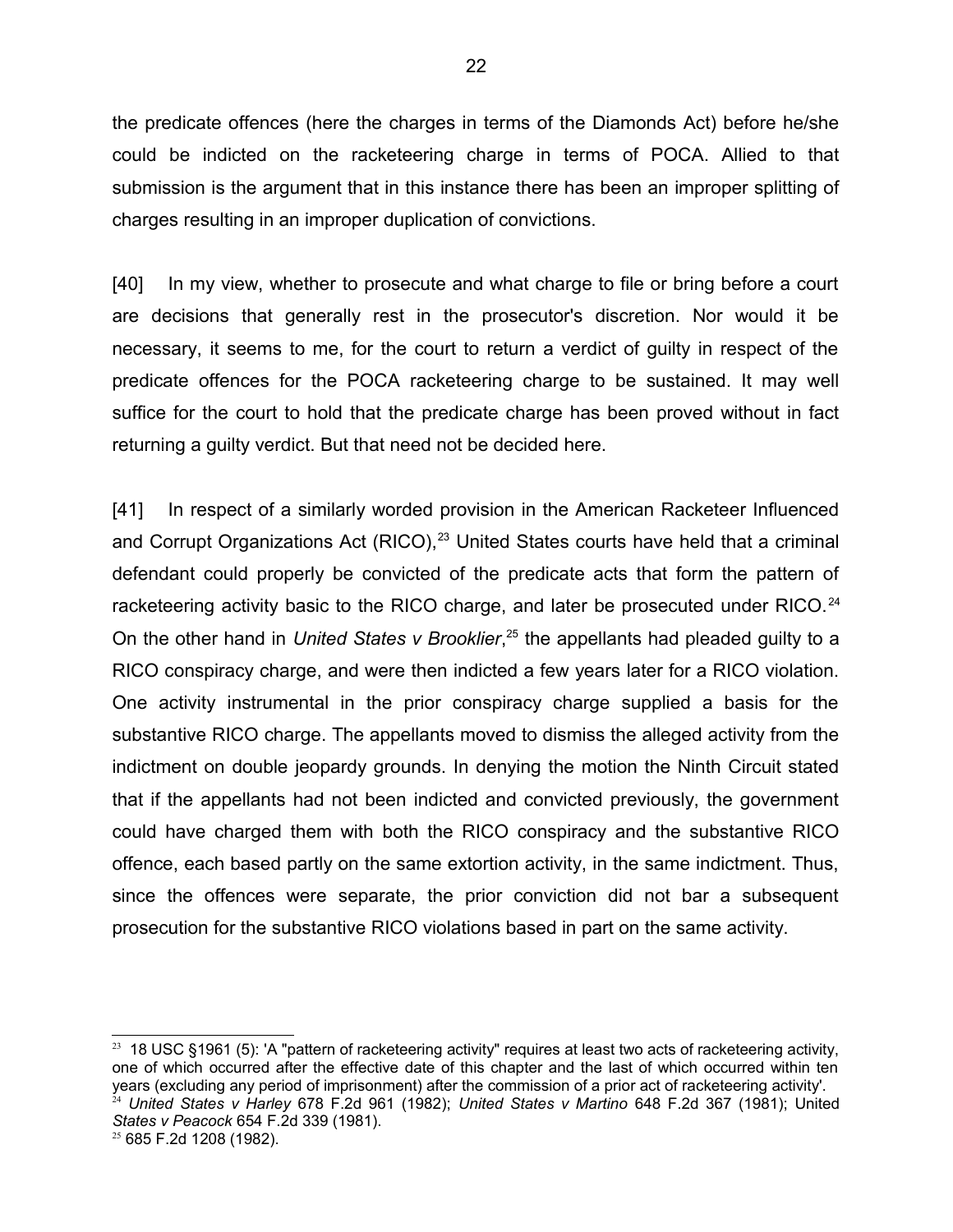[42] RICO has come to be described as a formidable tool in the US Government's arsenal to wage war against crime. It has been pointed out that the relationship between the RICO substantive and predicate offences is crucial to the application of the statute. Because Congress expressed its intent that the two offences be treated separately when it enacted RICO, the Federal Circuit Courts of Appeal have rejected double jeopardy attacks on RICO prosecutions. The reasoning appears to be that Congress manifested its intention that RICO and its predicates be separate offences.<sup>[26](#page-22-0)</sup>

[43] Prosecutions under POCA as also the predicate offences would usually involve considerable overlap in the evidence, especially where the enterprise exists as a consequence of persons associating and committing acts making up a pattern of racketeering activity. Such overlap does not in and of itself occasion an automatic invocation of an improper splitting of charges or duplication of convictions. As should be evident from a simple reading of the statute, a POCA conviction requires proof of a fact which a conviction in terms of the Diamonds Act does not. I can conceive of no reason in principle or logic why our approach should be any different to that adopted by our American counterparts, for as Justice Frankfurter remarked in United *States v Dotterweich:*<sup>[27](#page-22-1)</sup> 'ITlhe good sense of prosecutors, the wise guidance of trial judges, and the ultimate judgment of juries must be trusted. Our system of criminal justice necessarily depends on "conscience and circumspection in prosecuting offenses". '

[44] In a similar vein Navsa and Van Heerden JJA, writing for the majority in *S v Whitehead*<sup>[28](#page-22-2)</sup> stated: 'There is no infallible formula to determine whether or not, in any particular case, there has been a duplication of convictions. The various tests that have been formulated by our courts . . . are not rules of law, nor are they exhaustive. They are simply useful practical guides and in the ultimate instance, if these tests fail to provide a satisfactory answer, the matter is correctly left to the common sense, wisdom, experience and sense of fairness of the court.'

[45] *Whitehead* recognised that a single act may have numerous criminally relevant consequences and may give rise to numerous offences. Our legislature has chosen to make the commission of two or more crimes within a specified period of time and within

<span id="page-22-0"></span><sup>&</sup>lt;sup>26</sup> Karen J Ciupak 'RICO and the Predicate Offenses: An Analysis of Double Jeopardy and Verdict Consistency Problems' (1982) 58 *Notre Dame Law Review* 382.

<span id="page-22-1"></span><sup>27</sup> 320 U.S. 277 (1943).

<span id="page-22-2"></span><sup>28</sup> 2008 (1) SACR 431 (SCA) para 35.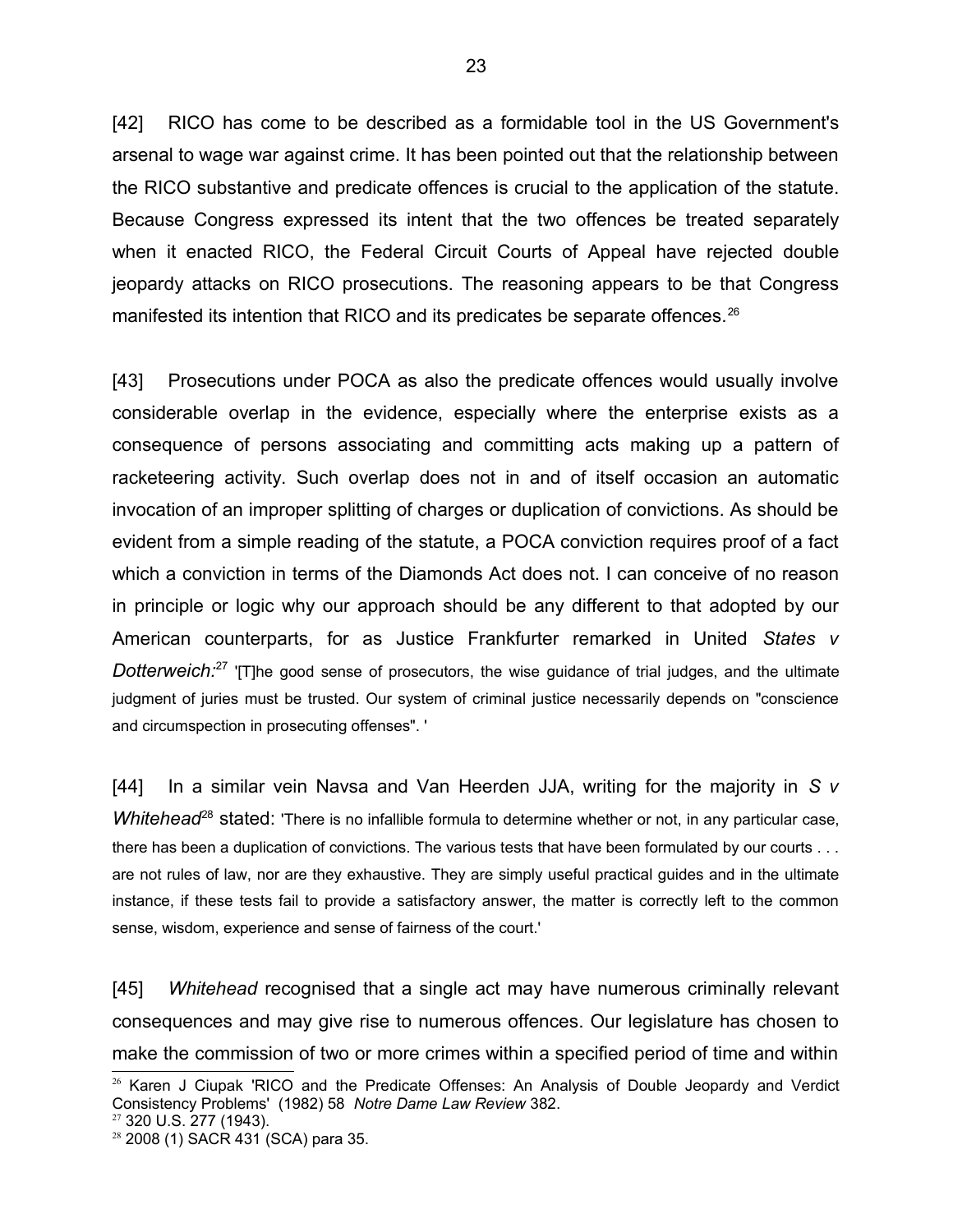the course of a particular type of enterprise independent criminal offences. Here the two statutory offences are distinctly different. Since POCA substantive offences are not the same as the predicate offences, the State is at liberty to prosecute them in separate trials or in the same trial. It follows as well that there could be no bar to consecutive sentences being imposed for the two different and distinct crimes as the one requires proof of a fact which the other does not. Although a court in the exercise of its general sentencing discretion may, with a view to ameliorating any undue harshness, order the sentences to run concurrently. Thus, by providing sufficient evidence of the five predicate acts, the State has succeeded in proving the existence of the 'racketeering activity' as defined in POCA.

[46] Lastly, as to sentence: Section 87(a) of the Diamonds Act provides:

'Any person who is convicted of an offence under this Act shall be liable

*(a)* in the case of an offence referred to in section 82(*a*) or (*b*), to a fine not exceeding R250 000, or to imprisonment for a period not exceeding ten years, or to both such fine and such imprisonment'.

Section 82(a) refers inter alia to any person who contravenes sections 19(1), 20 and 21. Thus notwithstanding the learned trial judge having misdirected himself by convicting each appellant in terms of the wrong section of the Act, that misdirection does not vitiate the sentence, for as the section makes plain the legislature intended a contravention of each of those sections to be visited with the same maximum penalty.

[47] The question is thus whether it can be said that the trial court did not exercise its judicial discretion properly. As to that, the sentence of the first appellant does not appear to me to be startlingly inappropriate. The same, however, does not hold true of the second appellant. It is so that the stone in question weighed 91 carats, which, according to the state, he sold to the first appellant for R 14 000. Neither that in itself, nor anything else on the record that I can find, can justify the grossly divergent sentences between that imposed on the second appellant, a first offender, and that imposed on the first (being 12 months imprisonment) in respect of the same transaction in contravention of the Diamonds Act. Both appellants were associated to more or less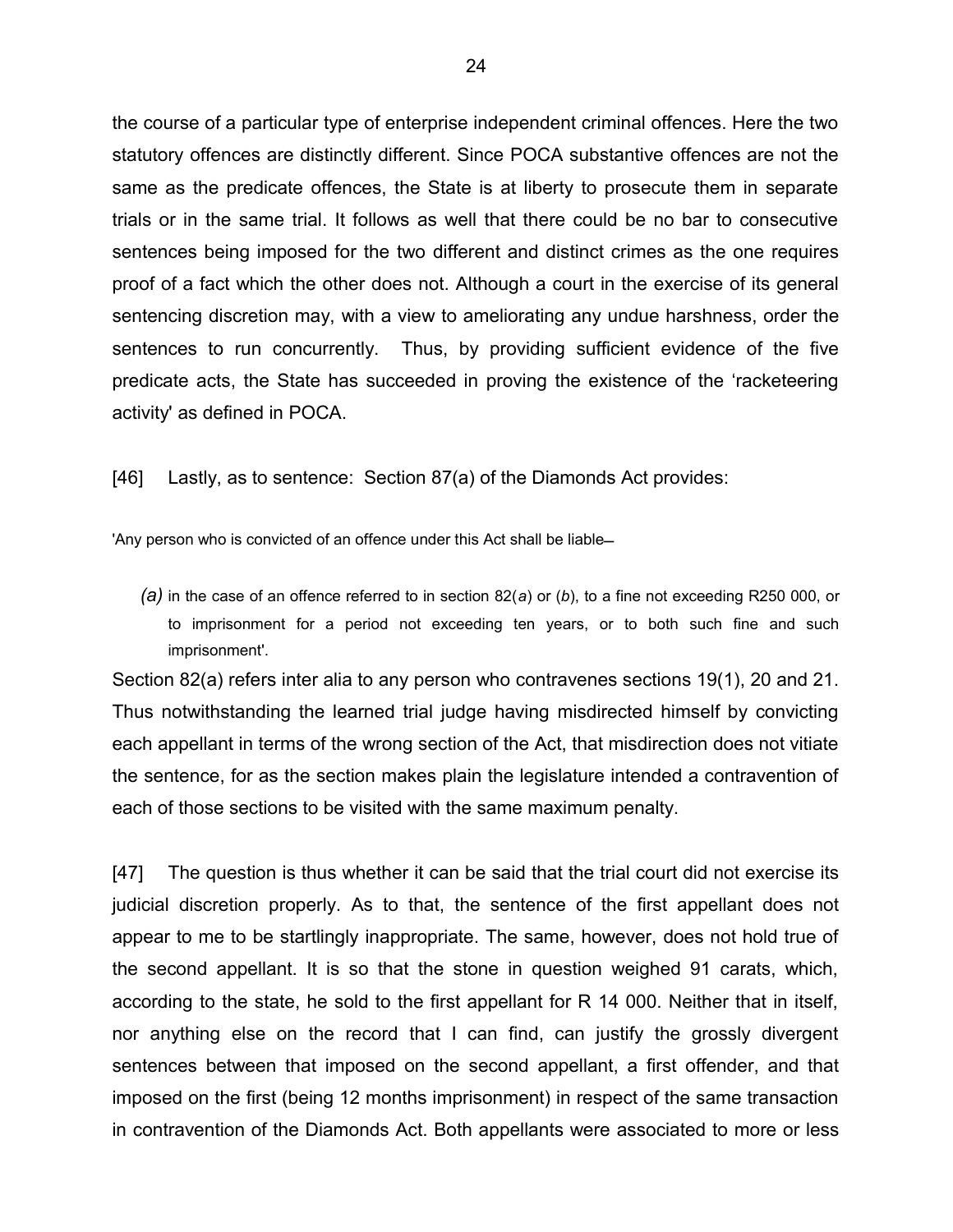the same degree in the commission of the offence. If anything the first appellant's conduct ought to have attracted greater opprobrium because he was the financier and kingpin of this murky business. In those circumstances it has to be said that the sentence of four years' imprisonment (albeit that it was coupled with a fine of R 20 000 and half of which was conditionally suspended) imposed on the second appellant is disturbingly inappropriate and warrants appellate interference (*S v Giannoulis*).*[29](#page-24-0)* At the very least it seems to me that sentence imposed on the second appellant should be equated to that imposed on the first. It follows that the sentence imposed by the trial court on the second appellant falls to be set aside and in its stead I would substitute the following:

'Accused number 6 is sentenced to pay a fine of R 20 000 or in default of paying the fine to a term of imprisonment for a period of one year of which R 10 000 or six months imprisonment is suspended for a period of five years on condition that he is not again convicted of a contravention of sections 18, 19, 20 or 21 of the Diamonds Act 56 of 1986, committed during the period of suspension'.

[48] In the result:

- (1)(a) The first appellant's convictions for contravening s 21 of the Diamonds Act 56 of 1986 are altered to convictions for contravening s 20 of that Act.
	- (b) Save as is set out in para 1(a), the first appellant's appeal is dismissed.
- (2)(a) The second appellant's conviction for contravening s 21 of the Diamonds Act 56 of 1986 is altered to a conviction for contravening s 19 of that Act.
	- (b) Save as set out in para 2(a), the second appellant's appeal against his conviction is dismissed.
	- (c) The appeal of the second appellant against sentence succeeds to the extent that the sentence imposed on him is set aside and in its stead is substituted the following:

'Accused number 6 is sentenced to pay a fine of R 20 000 or in default of paying the fine to a term of imprisonment for a period of one year of which R 10 000 or six months' imprisonment is suspended for a period of five years on condition that he is not convicted of a contravention of sections

<span id="page-24-0"></span><sup>29</sup> 1975 (4) SA 867 (A).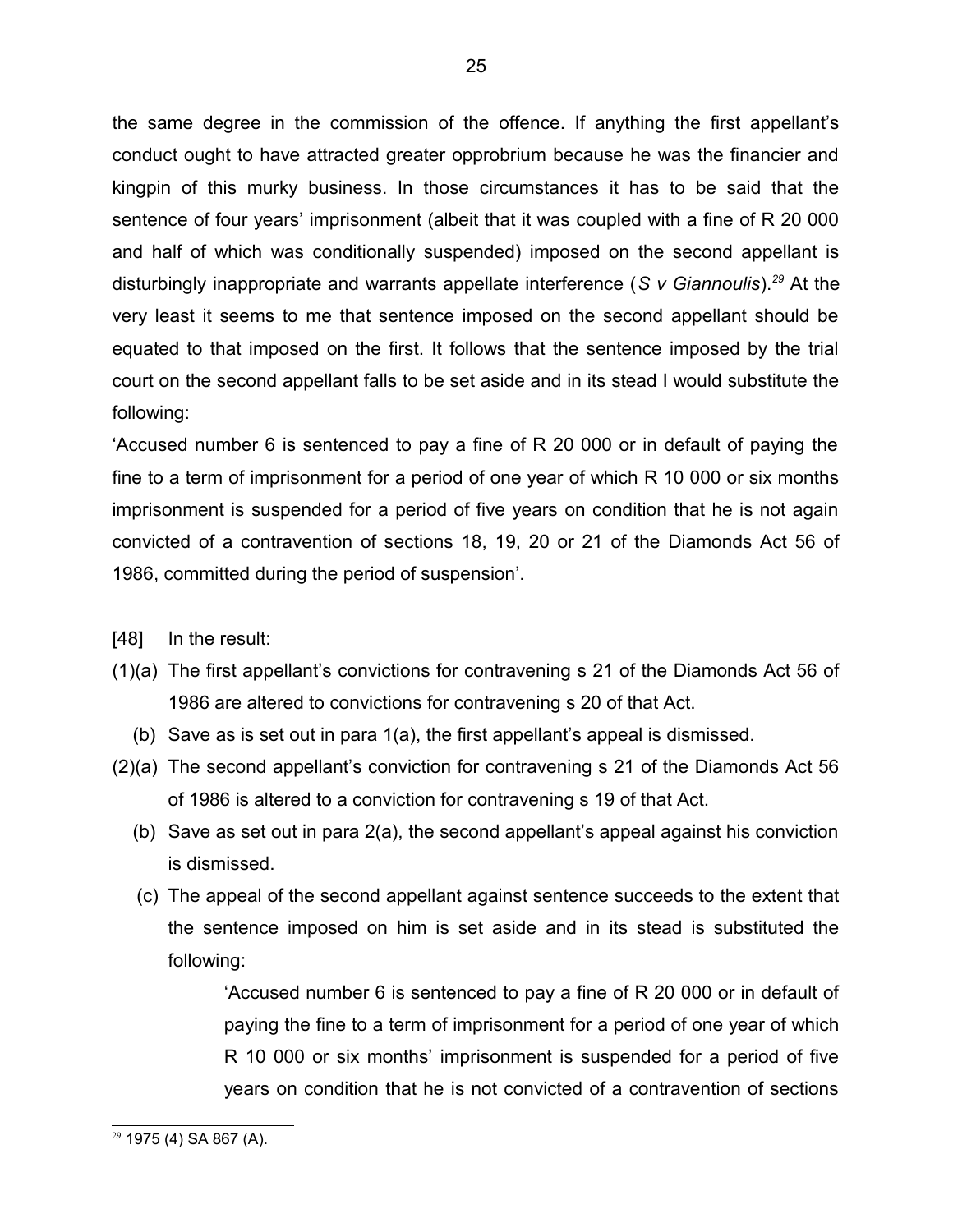18, 19, 20 or 21 of the Diamonds Act 56 of 1986, committed during the period of suspension'.

### **V M PONNAN JUDGE OF APPEAL**

**\_\_\_\_\_\_\_\_\_\_\_\_\_\_\_\_\_**

### **APPEARANCES:**

For the 1<sup>st</sup> Appellant: T Möller

Instructed by: Van der Merwe & Robertson c/o Oosthuizen Meyer De Waal Cape Town Symington & De Kok Bloemfontein

For the 2<sup>nd</sup> Appellant J L Vismer

Instructed by: Legal Aid Board Cape Town Bloemfontein Justice Centre Bloemfontein